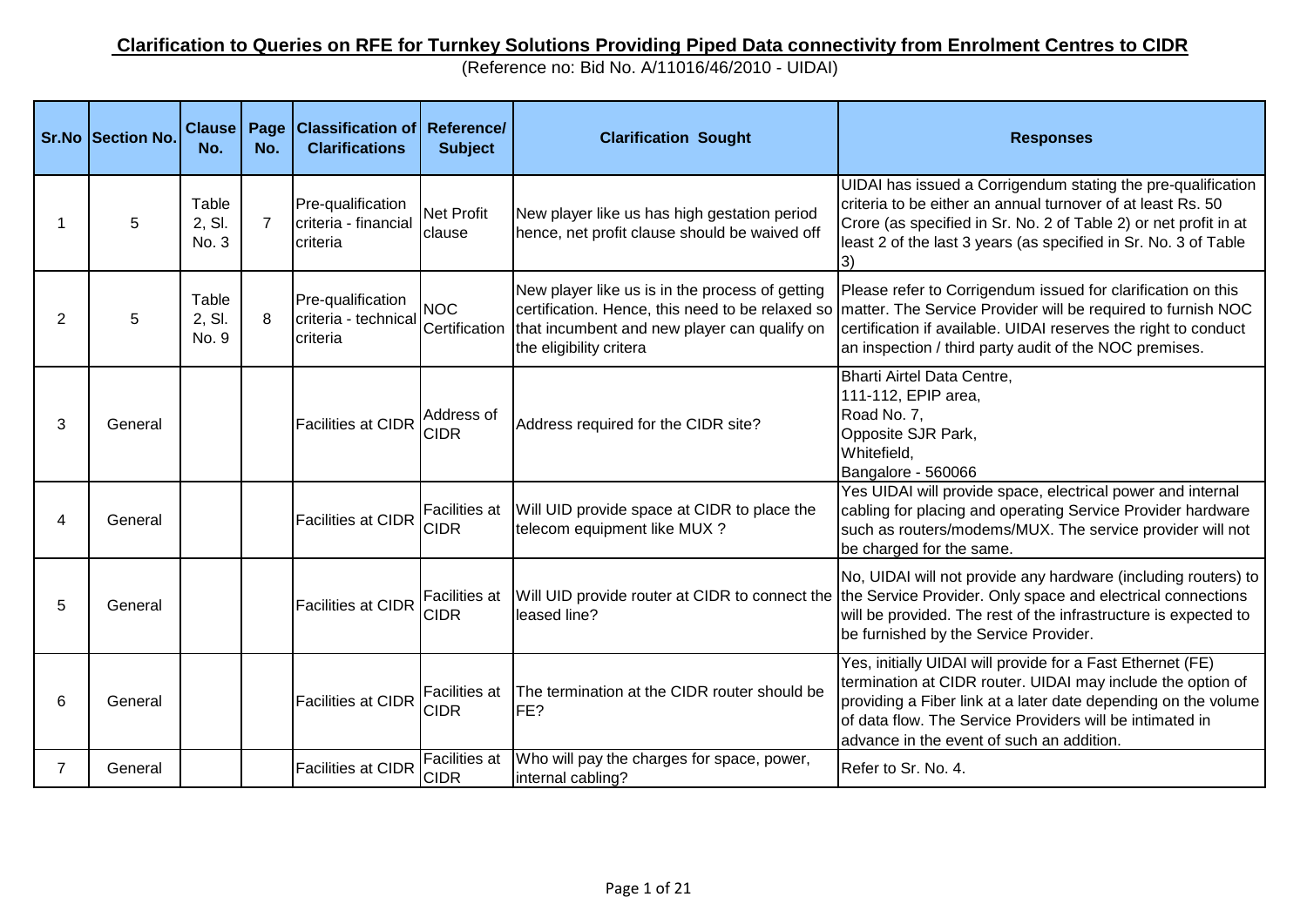|    | <b>Sr.No Section No.</b> | Clause   Page<br>No.    | No.            | <b>Classification of Reference/</b><br><b>Clarifications</b> | <b>Subject</b>               | <b>Clarification Sought</b>                                                                                                                                                                                                         | <b>Responses</b>                                                                                                                                                                                                                                                                                                                                                                                                                                                                                                                      |
|----|--------------------------|-------------------------|----------------|--------------------------------------------------------------|------------------------------|-------------------------------------------------------------------------------------------------------------------------------------------------------------------------------------------------------------------------------------|---------------------------------------------------------------------------------------------------------------------------------------------------------------------------------------------------------------------------------------------------------------------------------------------------------------------------------------------------------------------------------------------------------------------------------------------------------------------------------------------------------------------------------------|
| 8  | Annexure -<br>Ш          |                         | 18             | Locations of<br>connectivity                                 | Locations of<br>connectivity | Require the number of city, District, Block,<br>villages for each state/UT for on site and off<br>site connectivity                                                                                                                 | UIDAI is mandated to issue the Aadhaar Number to every<br>resident of India. Enrolment is proposed using the Camp<br>methodology.<br>The official list of Districts, Blocks and Villages can be<br>accessed for reference as per the census of India link<br>provided in Annexure - II of the Revised RFE or in the<br>Corrigendum. Issuing of Aadhaar Number is a demand<br>driven process. The expected enrolment is detailed in<br>Annexure - III of the RFE. Maximum number of DCC has<br>NOT been mandated at may point in time. |
| 9  | Annexure -<br>Ш          |                         | 18             | Locations of<br>connectivity                                 | connectivity                 | Locations of Name of the cities, district, block, villages<br>required.                                                                                                                                                             | Refer to Sr. No. 8                                                                                                                                                                                                                                                                                                                                                                                                                                                                                                                    |
| 10 | Annexure -<br>Ш          |                         | 18             | Locations of<br>connectivity                                 |                              | Locations of Maximum number of DCC required by UID at<br>connectivity any given point of time for each state.                                                                                                                       | The Service Provide will have to provide the required no. of<br>DCCs so as to meet clause no. 7.1.2 and 7.1.3 of the RFE<br>for all Registrars/Eas once they have awarded the work and<br>defined the locations of Enrolment Centres. However, the<br>performance expectation has been brought out in clause 8.1.<br>In addition, please refer to Sr. No. 8                                                                                                                                                                           |
| 11 | 5                        | Table<br>2, SI.<br>No.3 | $\overline{7}$ | Pre-qualification<br>criteria - financial<br>criteria        | Net Profit<br>clause         | HCL Infinity is a 100% subsidiary of HCL<br>Infosystems which is a profitable organisation<br>qualifying the PQC, need clarification whether<br>we can participate from HCL Infinity directly or<br>through HCL Infosystems Limited | The Bidder may participate directly in the RFE response<br>given the Corrigendum as specified in Sr. No. 1, if the revised<br>Pre-Qualification Criteria are met. Else, the Bidder may<br>participate through the parent entity if the parent entity meets<br>the Pre-Qualification criteria.                                                                                                                                                                                                                                         |
| 12 | General                  |                         |                | <b>Technical</b><br>specifications                           | Bandwidth                    | In complete RFE there is NO bandwidth size<br>requirement   mentioned, Bandwidth size required                                                                                                                                      | No bandwidth has been specified in the RFE as UIDAI<br>expects the Service Provider to manage the bandwidth to<br>meet the upload time for ready data SLAs defined in Clause<br>8.1 of the contract                                                                                                                                                                                                                                                                                                                                   |
| 13 | Annexure<br>Ш            |                         | 18             | Locations of<br>connectivity                                 | connectivity                 | Locations of Villages / District / City name along with the<br>Postal address so that will be more convenient Refer to Sr. No. 8<br>to get the commercial prepare                                                                   |                                                                                                                                                                                                                                                                                                                                                                                                                                                                                                                                       |
| 14 | General                  |                         |                | <b>Facilities at CIDR</b>                                    | Facilities at<br><b>CIDR</b> | CIDR end infrastructure facilities provided by<br><b>UIDAI</b> (Related to CIDR part Networking<br>connectivity for Piped connectivity from Last<br>Mile)                                                                           | Refer to the Question at Sr. No. 4, 5 & 6                                                                                                                                                                                                                                                                                                                                                                                                                                                                                             |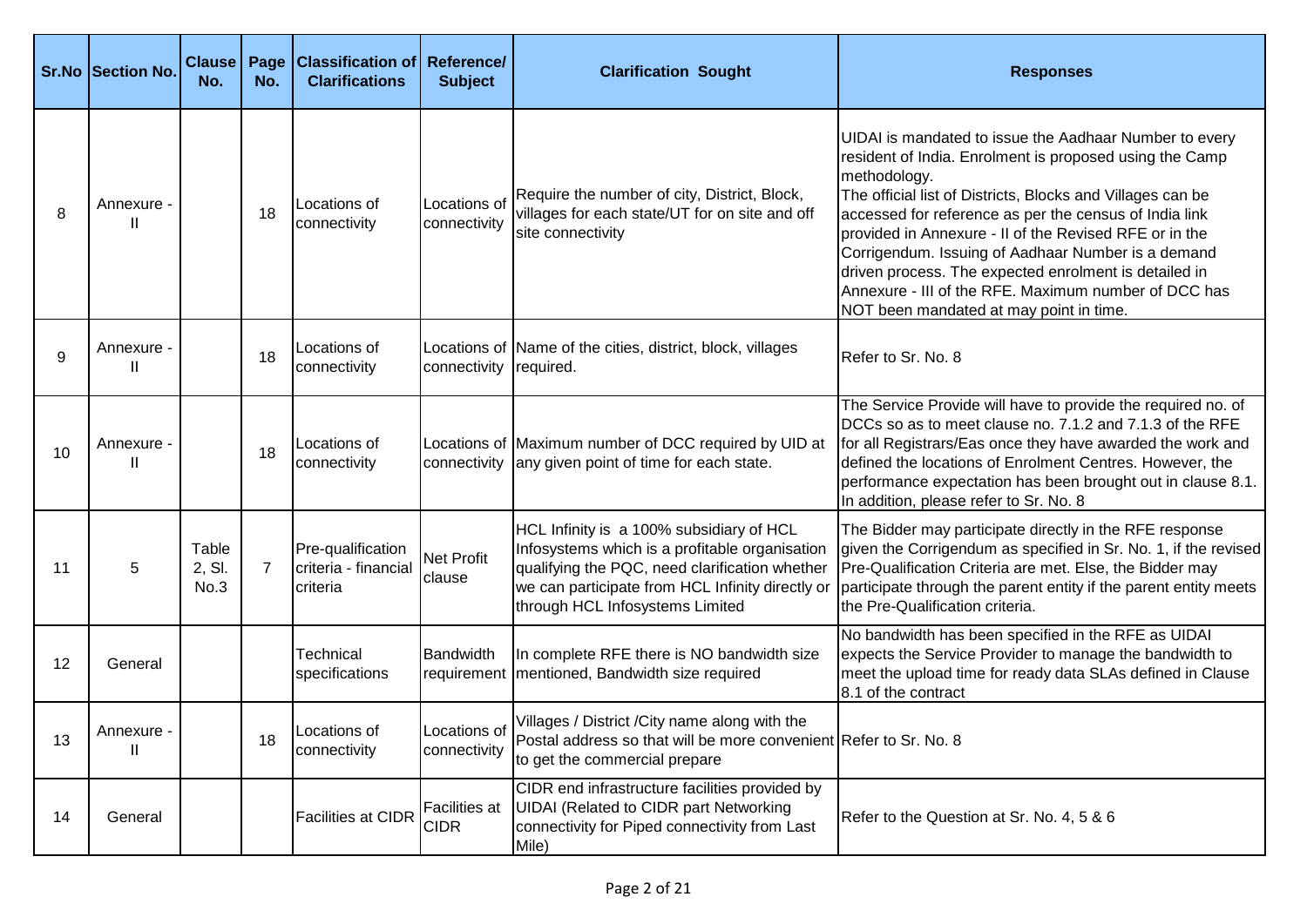|    | <b>Sr.No Section No.</b> | <b>Clause</b><br>No.     | Page<br>No.    | <b>Classification of Reference/</b><br><b>Clarifications</b> | <b>Subject</b>                               | <b>Clarification Sought</b>                                                                                                                                                                                                                                                                                                                                                                                                                                                                   | <b>Responses</b>                                                                                                                                          |
|----|--------------------------|--------------------------|----------------|--------------------------------------------------------------|----------------------------------------------|-----------------------------------------------------------------------------------------------------------------------------------------------------------------------------------------------------------------------------------------------------------------------------------------------------------------------------------------------------------------------------------------------------------------------------------------------------------------------------------------------|-----------------------------------------------------------------------------------------------------------------------------------------------------------|
| 15 | 5                        | Table<br>2, SI.<br>No. 3 | $\overline{7}$ | Pre-qualification<br>criteria - financial<br>criteria        | <b>Net Profit</b><br>clause                  | As the growth path of telecom industry is been<br>very competitive, Tata Teleservices Ltd Part of<br>Tata Group has been doing new roll outs to<br>make its presence in PAN India GSM and<br>CDMA market. We will not be able to hold<br>positive for the Profits clause for last 2 years in<br>profit out of Last 3 financial years. We would<br>request you to please let us participate on the<br>RFE, AS the company has enough reserve to<br>fulfill any business obligations we commit. | Refer to Sr. No. 1                                                                                                                                        |
| 16 | Annexure -<br>Ш          |                          | 18             | Locations of<br>connectivity                                 | connectivity                                 | If UIDAI can publish a link to website which<br>Locations of can be referred to get authenticated details<br>for references of Total villages, Blocks, districts<br>and cities in India                                                                                                                                                                                                                                                                                                       | Refer to Sr. No. 8                                                                                                                                        |
| 17 | General                  |                          |                | Terms and<br>conditions                                      | Consortium<br>Bidding                        | Can a consortium be formed by two service<br>provider. This will help in providing better<br>coverage-With primary bidder and secondary<br>party.                                                                                                                                                                                                                                                                                                                                             | No consortium bidding is permitted. The Primary Bidder is<br>expected to take the full responsibility for all services,<br>including sub-contracted ones. |
| 18 | 3                        | 3.3,<br>Table 1          | $\overline{4}$ | Terms and<br>conditions                                      | Extension of<br>submission<br>date           | The magnitude of RFE is very large and needs<br>Data to be collected from 22 Circles which<br>inturn will revert on recieveing feedback from<br>field force. We would hence request a<br>consideration for 2 weeks for the date of<br>submission.                                                                                                                                                                                                                                             | Submission date for RFE responses cannot be altered. It<br>remains 9th September 2010 at 15:00 hrs                                                        |
| 19 | General                  |                          |                | <b>Facilities</b> at<br>Enrolment<br>Centers                 | <b>Facilities at</b><br>Enrolment<br>Centers | UID to confirm that power supply, rack space<br>and site for tower/pole mount shall be<br>provided by Registrar/EA free of cost to<br>Service Provider.                                                                                                                                                                                                                                                                                                                                       | The AC power Supply and AC back up would be provided by<br>the EA at site. However UPS would need to be provided by<br>the Service Provider.              |
| 20 | General                  |                          |                | <b>Facilities at CIDR</b>                                    | Facilities at<br><b>CIDR</b>                 | UID to confirm Rack space, power supply and<br>site clearance to lay fiber cable/radio in<br>premises of CIDR to be provided free of cost<br>by UID to empanelled service provider.                                                                                                                                                                                                                                                                                                           | Refer to Sr. No. 4, 5 & 6.                                                                                                                                |
| 21 | General                  |                          |                | <b>Facilities at CIDR</b>                                    | Facilities at<br><b>CIDR</b>                 | What interface (give all possible options) on<br>router shall be available to Service Provider for Refer to Sr. No. 6<br>connectivity at CIDR?                                                                                                                                                                                                                                                                                                                                                |                                                                                                                                                           |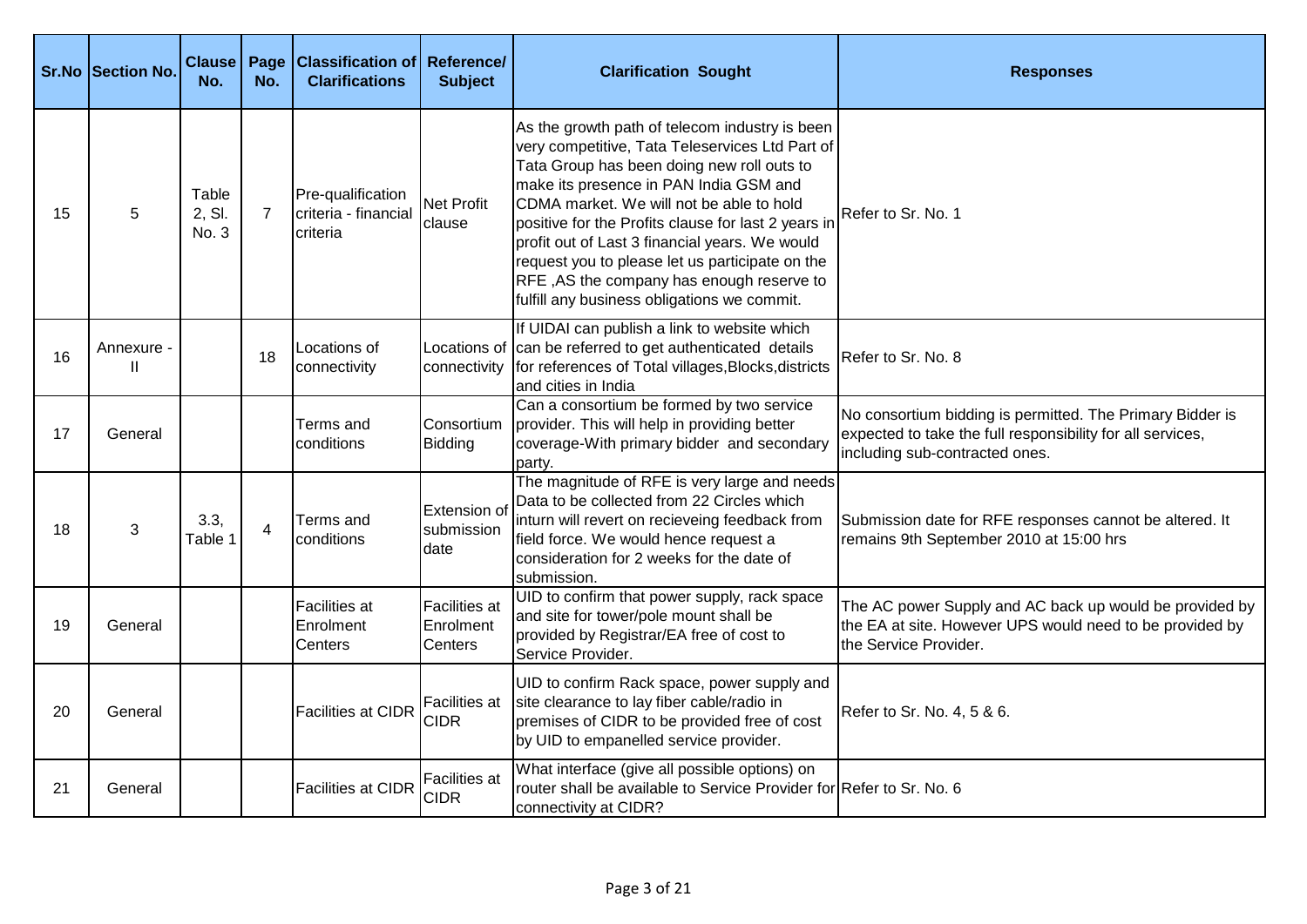|    | Sr.No Section No. | <b>Clause</b><br>No.           | Page<br>No. | <b>Classification of</b><br><b>Clarifications</b> | Reference/<br><b>Subject</b>                        | <b>Clarification Sought</b>                                                                                                                                                                                                                                                                                                                                                                                                    | <b>Responses</b>                                                                                                                                                                                                                                                          |
|----|-------------------|--------------------------------|-------------|---------------------------------------------------|-----------------------------------------------------|--------------------------------------------------------------------------------------------------------------------------------------------------------------------------------------------------------------------------------------------------------------------------------------------------------------------------------------------------------------------------------------------------------------------------------|---------------------------------------------------------------------------------------------------------------------------------------------------------------------------------------------------------------------------------------------------------------------------|
| 22 | General           |                                |             | <b>Facilities at</b><br>Enrolment<br>Centers      | <b>Facilities</b> at<br>Enrolment<br><b>Centers</b> | UID to confirm whether LAN shall be available<br>at Enrolment center. If not whether it shall be<br>the responsibility of Service Provider to<br>provide connectivity to each of the workstation.<br>What would be the average number of<br>terminals is one enrolment center?                                                                                                                                                 | Enrolment Centers do not need to have a LAN. However, the<br>Service Provider may choose to provide connectivity to just<br>one enrolment station. There will be 3-5 enrolment stations in<br>each enrolment center. (Refer to Annexure - III of the RFE)                 |
| 23 | $\overline{7}$    | 7.1.2                          | 14          | <b>Technical</b><br>specifications                | <b>DCC</b><br>specification                         | What must be the minimum configuration of<br>computer (both hardware and software) that<br>needs to be provisioned for off-site with<br>computer model for effective running of UID<br>client software. What should be the operating<br>system in the computer?                                                                                                                                                                | Standard desktop/laptop with Windows 7 Professional with<br>minimum 300GB disk and minimum 4 GB RAM. Monitor (at<br>least 1024x768 resolution), Keyboard, Mouse. Computer<br>having at least 3 USB 2.0 or above ports. Fully up-to-date<br>Anti-virus software mandatory. |
| 24 | 5                 | Table<br>3, Sr<br>No.<br>3.4.4 | 10          | <b>Technical</b><br>specifications                | <b>BCP/DR</b><br>requirement                        | What do you mean by BCP/DR solution?<br>Kindly clarify. Is it related for backbone<br>network of Service provider or is applicable<br>mainly for UID network solution?                                                                                                                                                                                                                                                         | BCP/DR as mentioned in Table 3 of the RFE applies to the<br>Service Provider Network Operations Center                                                                                                                                                                    |
| 25 | 5                 | Table 3                        | 10          | Terms and<br>conditions                           | lformat                                             | Kindly share the performa of presentation<br>Presentation template so that technical document can be<br>prepared on similar lines for submission in the<br>bid?                                                                                                                                                                                                                                                                | Presentation template will be shared on the Date for<br>Submission of RFE responses (i.e. 9.9.2010). When<br>submitting the, Service Providers should provide ONLY<br>relevant concise technical documents to the clauses in Table<br>3.                                  |
| 26 | General           |                                |             | Locations of<br>connectivity                      | Locations of<br>connectivity                        | List of locations are not mentioned for district<br>level/block level/rural locations where the<br>enrolment centre has to be made as every<br>states has its own dynamics which makes its<br>one district difficult/easy to reach. While it is a<br>must ingredient to finalizing the costing part.<br>Any district of one state can be more easily<br>accessible in terms of transport while other<br>may be very difficult? | Refer to Sr. No. 8                                                                                                                                                                                                                                                        |
| 27 | General           |                                |             | Locations of<br>connectivity                      | Locations of<br>connectivity                        | Is there any criteria made for this work in<br>phase wise as it will also lead to enhancement<br>in Capital expenditure?                                                                                                                                                                                                                                                                                                       | The Aadhaar Number is demand driven. Major Registrars are<br>State Governments. Different States may have different ramp-<br>up rates. For broad ramp-up figures of enrolment, please<br>refer to Annexure-III or RFE.                                                    |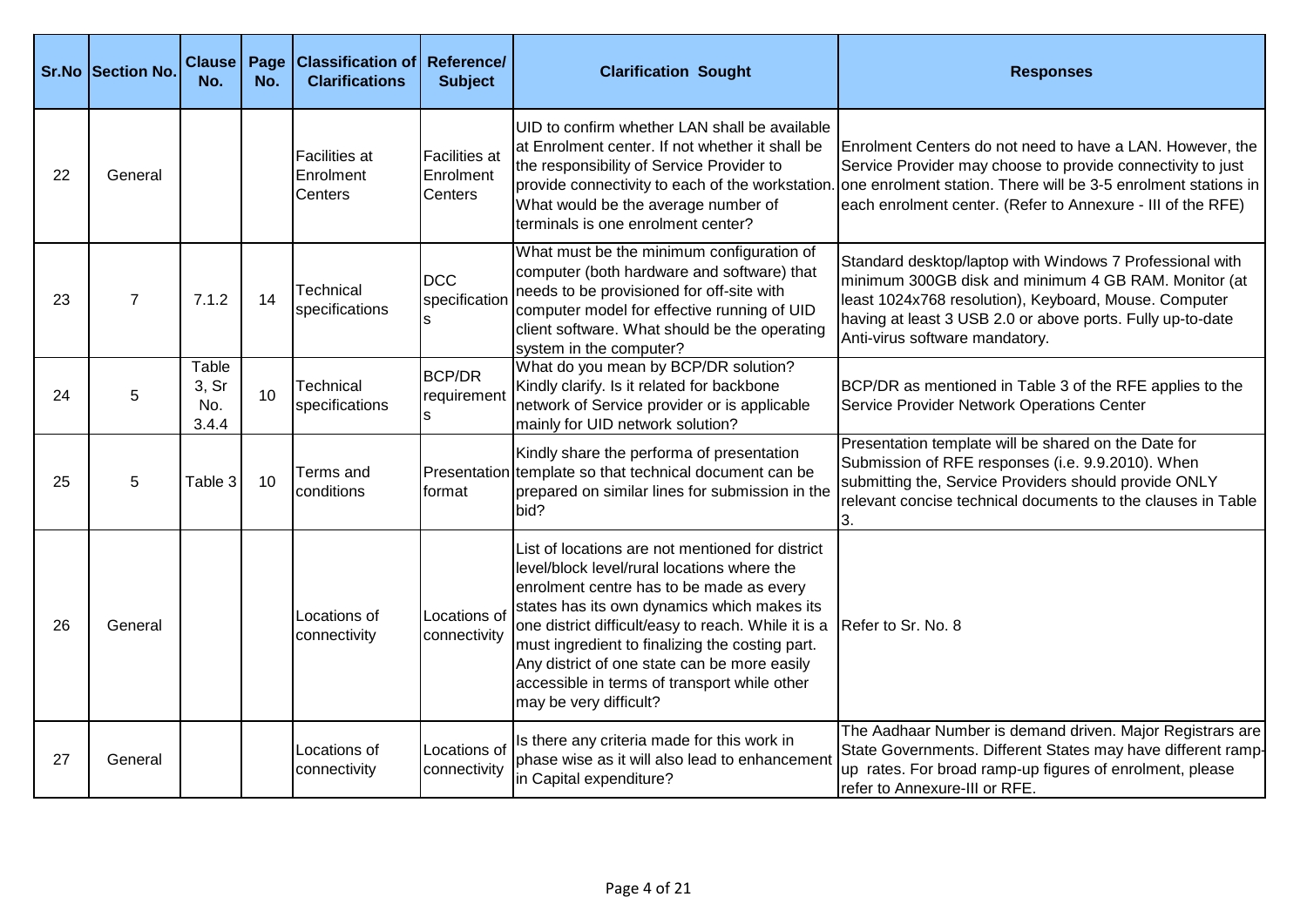|    | <b>Sr.No Section No.</b> | <b>Clause</b><br>No.     | Page<br>No. | <b>Classification of</b><br><b>Clarifications</b> | Reference/<br><b>Subject</b>   | <b>Clarification Sought</b>                                                                                                                                                                                                                                                                                                                         | <b>Responses</b>                                                                                                                                                                                                                                                                                                                                                                                                                                                                            |
|----|--------------------------|--------------------------|-------------|---------------------------------------------------|--------------------------------|-----------------------------------------------------------------------------------------------------------------------------------------------------------------------------------------------------------------------------------------------------------------------------------------------------------------------------------------------------|---------------------------------------------------------------------------------------------------------------------------------------------------------------------------------------------------------------------------------------------------------------------------------------------------------------------------------------------------------------------------------------------------------------------------------------------------------------------------------------------|
| 28 | General                  |                          |             | Award of work by<br>Registrar/EA                  | Terms of<br>Award of<br>Work   | It is also not defined that if any service<br>provider is on higher side of technical score<br>but also higher in terms of commercials terms<br>then what will be the basis of acceptance &<br>vice versa.?                                                                                                                                         | All Service Providers that have scored more than 70% in the<br>Technical Evaluation will be empanelled. The technical score,<br>commercial score and price quote for a given service model<br>will be published in a price sheet as per Table 2.1, 2.2 and<br>2.3 of the RFE. The Registrar/EA may choose to award work<br>to a Service Provider as per their discretion, and accessment<br>of quality (techinical score) versus cost (commercial score).                                   |
| 29 | General                  |                          |             | Locations of<br>connectivity                      | Locations of<br>connectivity   | As per clause no. 5.2.2.1 the service provider<br>will be expected to cover all districts in its<br>opted state. It is also not defined that if in case<br>a service provider is better in city support but<br>poor in district level connectivity or let say<br>have semi presence in that district level then<br>who will do the other districts? | Refer to Sr. No. 8. Percentage coverage instead of YES/NO<br>will be acceptable for district/block/village level. At city level<br>only YES/NO will be accepted, with yes implying 100%<br>coverage and no implying 0% coverage for all cities in a<br>particular state. A corrigendum to this effect has been issued.<br>For further details, please refer to Annexure - II of the revised<br>RFE. It would be the Registrar/ EA's discretion to use ONE or<br>MULTIPLE service providers. |
| 30 | General                  |                          |             | Locations of<br>connectivity                      |                                | Locations of In above mentioned, how will both operators<br>connectivity lintegrate with each other?                                                                                                                                                                                                                                                | Query not Clear. Relevant answer to above question<br>provided in Sr. No. 29. It is expected that the Registrar/ EA<br>would clearly define coverage areas in a multiple survice<br>provider scenario.                                                                                                                                                                                                                                                                                      |
| 31 | Annexure -<br>Ш          |                          | 20          | Volume of Data<br>Generated                       | Volume of<br>Data<br>Generated | It is also not defined that a Enrolment centre<br>may generate 2800 Mbps data per day but<br>there is no average defined for Enrolment<br>agent who may generate data for a village or<br>say for a block level only.?                                                                                                                              | Enrolment Agencies will operate only via Enrolment Centers<br>that they will set up in a village/block/district/city. Therefore<br>the volume projections of 2800 Megabytes per day per<br>enrolment center should be used by the Service Providers as<br>volume of data generated from a given Enrolment Centre.                                                                                                                                                                           |
| 32 | General                  |                          |             | Volume of Data<br>Generated                       | Volume of<br>Data<br>Generated | In case if a Enrolment agent has say very less<br>data, then is it possible to upload that data on<br>weekly basis?                                                                                                                                                                                                                                 | In the exceptional case where very less data is being<br>generated, the EA may choose to transfer data to UIDAI at a<br>reduced periodicity.                                                                                                                                                                                                                                                                                                                                                |
| 33 | 5                        | Table<br>2, SI.<br>No. 9 | 8           | Pre-qualification<br>criteria                     | <b>NOC</b>                     | IS ISO 9001:2000 is acceptable as third party<br>criteria - technical Certification NOC certification?                                                                                                                                                                                                                                              | Refer to Sr. No. 2                                                                                                                                                                                                                                                                                                                                                                                                                                                                          |
| 34 | General                  |                          |             | Volume of Data<br>Generated                       | Volume of<br>Data<br>Generated | What will be future Bandwidth capacity<br>utilization projection, once the major operation<br>of mobile setup complete & EC will become<br>permanent centres?                                                                                                                                                                                       | Refer Annexure III and Clause 2.2 of the RFE.                                                                                                                                                                                                                                                                                                                                                                                                                                               |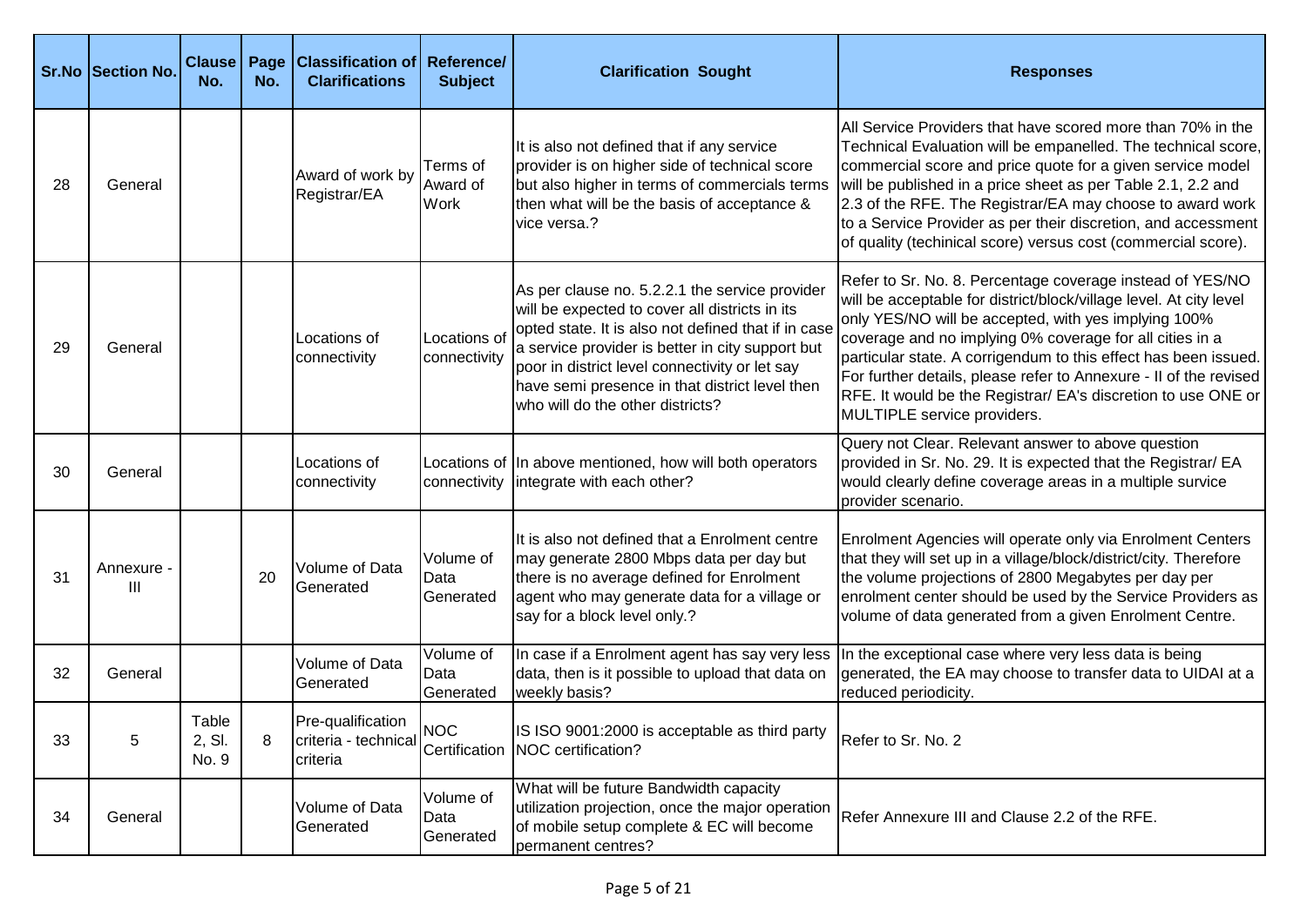|    | Sr.No Section No. | <b>Clause</b><br>No.      | Page<br>No. | <b>Classification of Reference/</b><br><b>Clarifications</b> | <b>Subject</b>                               | <b>Clarification Sought</b>                                                                                                                                                                                                                                                                                                                                                                                                                       | <b>Responses</b>                                                                                                                                                                                                                                                                                                                                                                                                                                                                                                             |
|----|-------------------|---------------------------|-------------|--------------------------------------------------------------|----------------------------------------------|---------------------------------------------------------------------------------------------------------------------------------------------------------------------------------------------------------------------------------------------------------------------------------------------------------------------------------------------------------------------------------------------------------------------------------------------------|------------------------------------------------------------------------------------------------------------------------------------------------------------------------------------------------------------------------------------------------------------------------------------------------------------------------------------------------------------------------------------------------------------------------------------------------------------------------------------------------------------------------------|
| 35 | 6                 | 6.3.1                     | 12          | Award of work by Payment<br>Registrar/EA                     | Terms                                        | Payment terms are not clearly defined?                                                                                                                                                                                                                                                                                                                                                                                                            | This is an RFE document. In the empanelment document the<br>UIDAI shall be including a set of terms and conditions<br>incumbent upon the Registrar/EA who wish to execute this<br>empanelment.<br>- UIDAI will mandate a periodicity of payments (likely to be<br>once a month) from the Registrar/EA executing the<br>empanelment to the Service Provider                                                                                                                                                                   |
| 36 | General           |                           |             | Award of work by Guarantee<br>Registrar/EA                   | Bank<br>and penalty<br>Clauses               | Bank Guarantee & penalty clauses will be<br>applicable if any, are not specified in the RFE?                                                                                                                                                                                                                                                                                                                                                      | - The RFE does not require the Service Provider to furnish<br>any Bank Guarantee. The Registrar/EA may however choose<br>to request for a bank guanrantee/security deposit at their<br>discretion at the time of award of work.<br>- The Liquidated Damages would be governed by the GFR<br>which normally does not exceed 10% of the bill value for the<br>billing period.                                                                                                                                                  |
| 37 | General           |                           |             | Award of work by<br>Registrar/EA                             | Terms of<br>Award of<br>Work                 | In any state what will be the parameter of<br>awarding the contract as commercial<br>qualification is not directly proportional to any<br>state parameters i.e. as per commercial<br>format it has to be run on thumb rule which is<br>not possible as many service providers will<br>definitely not choose North Eastern states<br>which are difficult sites. What will be the<br>rewarding points if one chooses to do such<br>difficult sites? | The commercial bid will be valid on a pan-India basis. The<br>Bidders are expected to quote in accordance with the<br>geographical coverage provided as indicated by the Bidder in<br>Annexure - II of the RFE. The Technicial evaluations as per<br>table 3 of the RFE identifies and rewards a better pan India<br>coverage, and to that extent a higher technical score would<br>result. UIDAI reserves the right to conduct another<br>empanelment exercise if the requirements of geographical<br>coverage are not met. |
| 38 | General           |                           |             | <b>Facilities at</b><br>Enrolment<br>Centers                 | <b>Facilities</b> at<br>Enrolment<br>Centers | IT is also not defined about the power<br>supply/backup at any onsite location as it is a<br>very important factor for upload time<br>performance?                                                                                                                                                                                                                                                                                                | The AC power Supply and AC back up would be provided by<br>the EA at site. However UPS would need to be provided by<br>the Service Provider.                                                                                                                                                                                                                                                                                                                                                                                 |
| 39 | General           |                           |             | Volume of Data<br>Generated                                  | Volume of<br>Data<br>Generated               | IT is also not defined that if in case any states<br>how will it UID support in terms of a minimum<br>Capital expenditure?                                                                                                                                                                                                                                                                                                                        | found unviable in terms of data generated then UIDAI will not provide the empanelled Service Providers with<br>any financial support or minimum data generation gurantees.                                                                                                                                                                                                                                                                                                                                                   |
| 40 | 5                 | Table<br>2.1, 2.2,<br>2.3 | 9           | <b>Price Sheet</b>                                           | <b>Price Sheet</b>                           | It is not clarified in RFE, why a single ranking<br>is not made for every service provider's on<br>combined weightage score of its Technical<br>score & Commercial score?                                                                                                                                                                                                                                                                         | UIDAI expects the Registrars/EAs to choose their preferred<br>Service Provider based on parameters and weightages (for a<br>given technical and commercial) that the Registrar/EA<br>choose for themselves. Thus UIDAI has chosen not to<br>rank/rate the Service Providers.                                                                                                                                                                                                                                                 |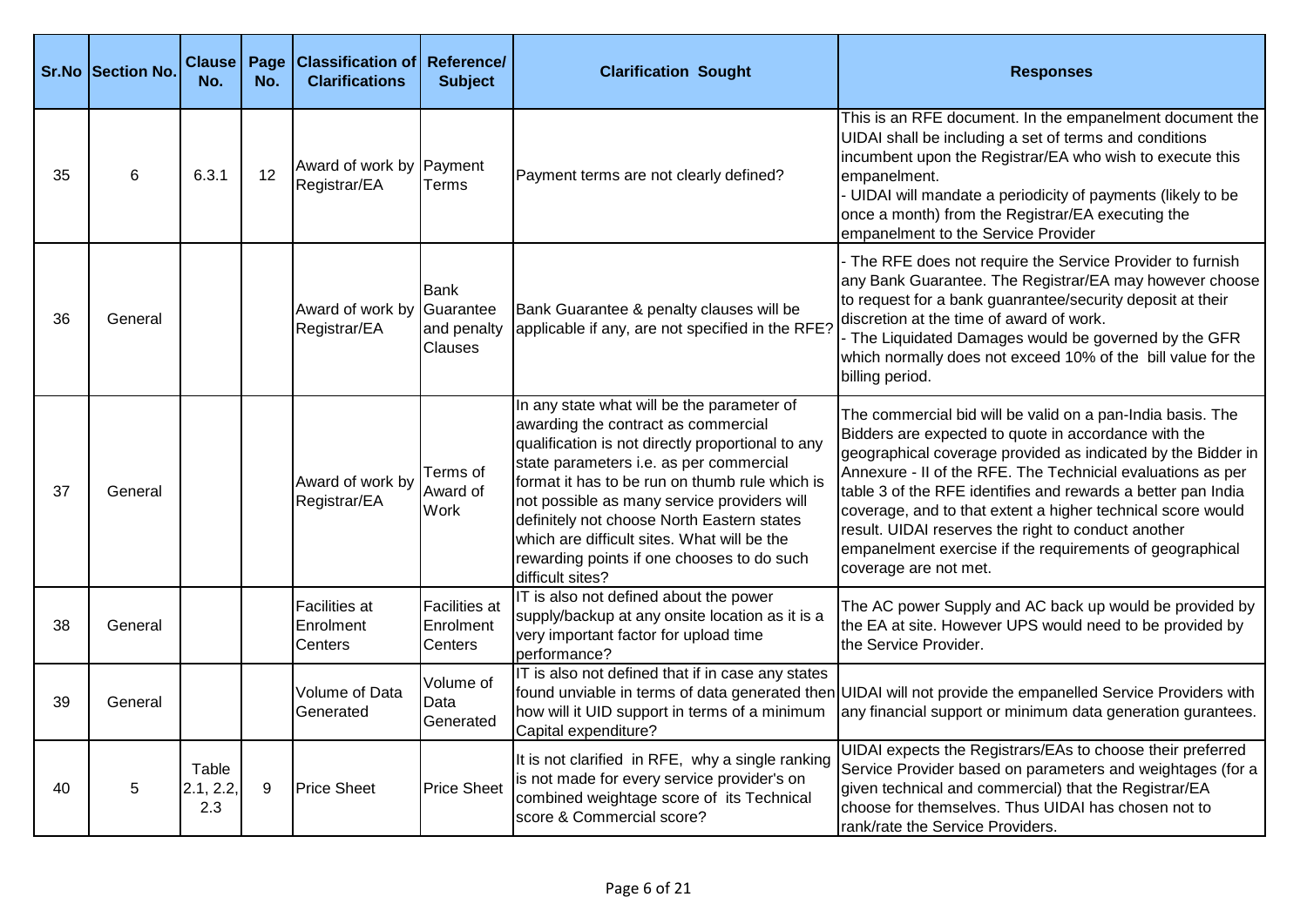|    | <b>Sr.No Section No.</b> | <b>Clause</b><br>No.     | Page<br>No.    | <b>Classification of Reference/</b><br><b>Clarifications</b> | <b>Subject</b>               | <b>Clarification Sought</b>                                                                                                                                                                                                                                                                                                                                                                                                                                                                                                                                                                                                                                           | <b>Responses</b>                                                                                                                                                                                                                                                                                                                                                |
|----|--------------------------|--------------------------|----------------|--------------------------------------------------------------|------------------------------|-----------------------------------------------------------------------------------------------------------------------------------------------------------------------------------------------------------------------------------------------------------------------------------------------------------------------------------------------------------------------------------------------------------------------------------------------------------------------------------------------------------------------------------------------------------------------------------------------------------------------------------------------------------------------|-----------------------------------------------------------------------------------------------------------------------------------------------------------------------------------------------------------------------------------------------------------------------------------------------------------------------------------------------------------------|
| 41 | 5                        | Table<br>2. Sr.<br>No. 7 | $\overline{7}$ | Pre-Qualification<br>Criteria -<br><b>Technical Criteria</b> | <b>VSAT</b><br>License       | <b>RFE</b> states that enrolment centers will be<br>mobile in nature and spread across<br>India, especially in the village and panchayt<br>level where connectivity will be a major<br>challange, we will be interested on providing<br>satellite connectivity (VSAT) in these regions.<br>VSAT inheriently feasible at all locations,<br>stable, secure and lesser deployment period is<br>more adaptive to such requirements. We<br>therefore request you to add Vsat commercial<br>licence along with NLD/ ILD license in the<br>eligibility criteria SN. 7. where vsat commercial<br>license holder can bid directly or in consortium<br>with NLD license holder. | VSAT, as an end-link connectivity option is acceptable,<br>should it meet the performance criteria. However, no change<br>in eligibility criteria is envisaged.                                                                                                                                                                                                 |
| 42 | 5                        | Table<br>4, Sr.<br>No. 1 | 11             | Terms and<br>conditions                                      | <b>Bid</b>                   | Satellite connectivty is all at site in nature<br>Kindly clarify can a company bid only for Sn.1<br>Commercial of table 4. i.e. Charges for transfer of data<br>from enrolment centre to CIDR as mentioned<br>in Clause 7.1.1 (At-site connectivity) for all<br>location across india.                                                                                                                                                                                                                                                                                                                                                                                | Yes, the Bidder may chose to bid only for one service model.<br>Please also indicate %age and area of coverage for the given<br>service model in Annexure- II of the RFE as this indicates<br>ability to meet pan India reach.                                                                                                                                  |
| 43 | General                  |                          |                | Locations of<br>connectivity                                 | Locations of<br>connectivity | Please state approximate number of<br>enrolment center in each state, the same is<br>required to understand the hardware<br>requirement and number of relocation of<br>enrolment center.                                                                                                                                                                                                                                                                                                                                                                                                                                                                              | Refer to Sr. No. 8                                                                                                                                                                                                                                                                                                                                              |
| 44 | General                  |                          |                | Locations of<br>connectivity                                 | Locations of<br>connectivity | For what duration will one Enrolement station<br>be located/ based at one place before moving<br>to other site.                                                                                                                                                                                                                                                                                                                                                                                                                                                                                                                                                       | The time period for which an Enrolment Centre (please note<br>an Enrolment Centre can have 3-5 enrolment stations as<br>specified in Sr. No. 22) is dependent on the target resident<br>population for enrolment. This may vary widely from 3 days to<br>a permanent setup. These details will be provided by the<br>Registrar/EA at the time of award of work. |
| 45 | General                  |                          |                | Locations of<br>connectivity                                 | Locations of<br>connectivity | PI share the details of the locations where the<br>data transfer will be transient & where it would Refer to Sr. No. 44<br>be non recurring                                                                                                                                                                                                                                                                                                                                                                                                                                                                                                                           |                                                                                                                                                                                                                                                                                                                                                                 |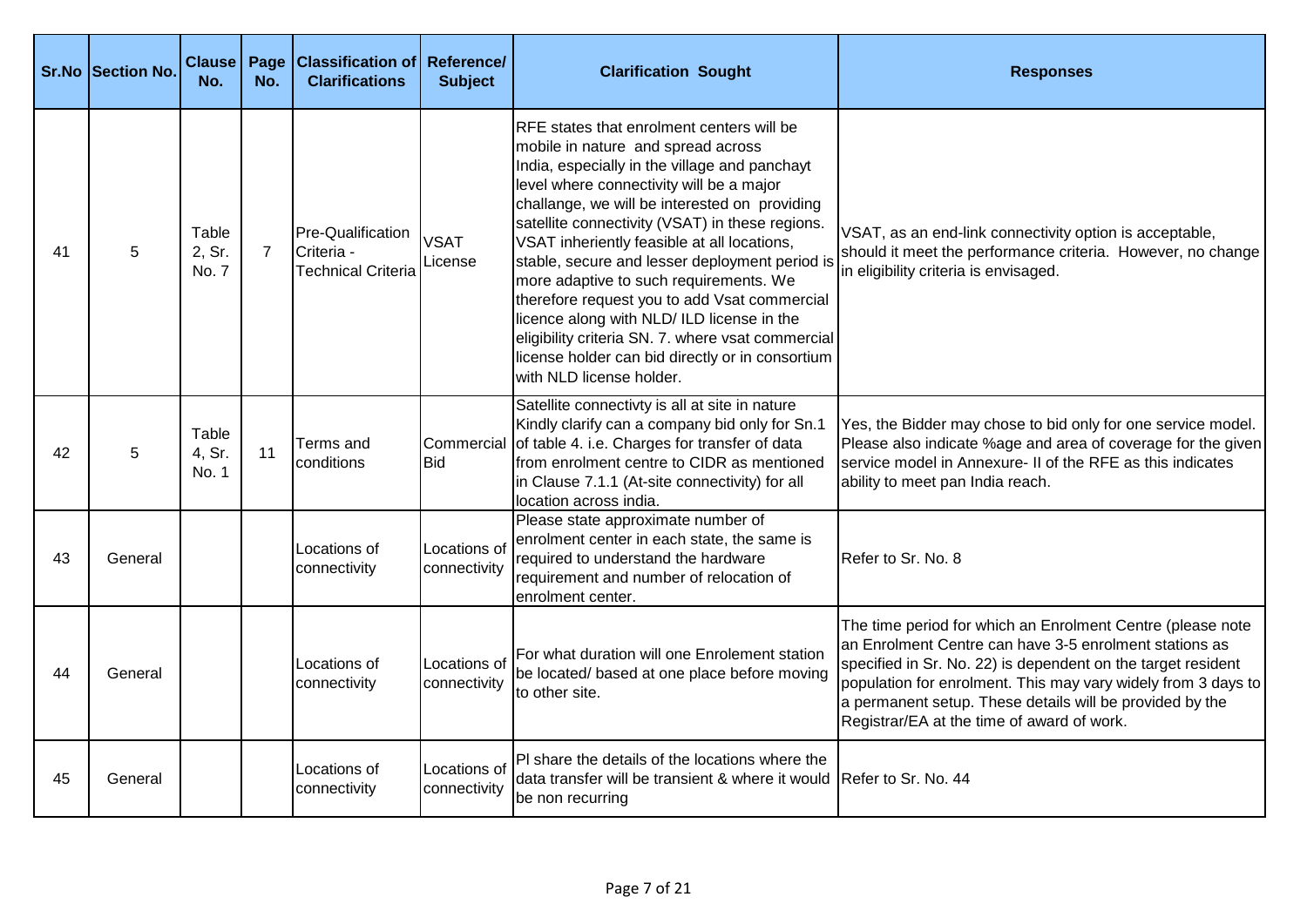|    | <b>Sr.No Section No.</b> | <b>Clause</b><br>No.            | No. | Page   Classification of<br><b>Clarifications</b> | Reference/<br><b>Subject</b> | <b>Clarification Sought</b>                                                                                                                                                                                                                                                                                                                                                                                                                                                                                            | <b>Responses</b>                                                                                                                                                                                                                                                                                                                                                     |
|----|--------------------------|---------------------------------|-----|---------------------------------------------------|------------------------------|------------------------------------------------------------------------------------------------------------------------------------------------------------------------------------------------------------------------------------------------------------------------------------------------------------------------------------------------------------------------------------------------------------------------------------------------------------------------------------------------------------------------|----------------------------------------------------------------------------------------------------------------------------------------------------------------------------------------------------------------------------------------------------------------------------------------------------------------------------------------------------------------------|
| 46 | 5                        | Table<br>3, Sr.<br>No.<br>3.4.2 |     | Technical<br>specifications                       | Innovation<br>definition     | Kindly define and elaborate the innovation<br>terminology. What parameter would be used<br>to rate innovation.                                                                                                                                                                                                                                                                                                                                                                                                         | Innovation will be measured as per the following factors:<br>Cost-effective solutioning to meet UIDAIs needs as<br>stipulated in the RFE<br>Solutioning for transient requirement of piped data<br>connectivity<br>PAN India coverage provided by the operator in terms of<br>spread and density of coverage<br>- Last mile coverage in difficult geographical areas |
| 47 | 5                        | Table<br>3, Sr.<br>No.<br>3.4.4 |     | Technical<br>specifications                       | <b>BCP/DR</b><br>requirement | Please elaborate on the requirement of<br>BCP/DR solution. What kind of BCP/DR will<br>be available for the registrars/enrolment<br>agencies/ enrolment stations in terms of the<br>end equipment, application etc                                                                                                                                                                                                                                                                                                     | BCP/DR as mentioned in Table 3 of the RFE applies to the<br>Service Provider Network Operations Center                                                                                                                                                                                                                                                               |
| 48 | General                  |                                 |     | Locations of<br>connectivity                      | Locations of<br>connectivity | Please provide the location details where the<br>Registrars / enrolment agencies will be based<br>requiring the service provider connectivity to<br>upload data.                                                                                                                                                                                                                                                                                                                                                       | Refer to Sr. No. 8                                                                                                                                                                                                                                                                                                                                                   |
| 49 | General                  |                                 |     | Technical<br>specifications                       | Mode of<br>connectivity      | What will be the mode of connectivity between<br>the Enrolment Station, Enrolment Agency &<br>the CIDR? Will this be on a MPLS/ Internet/<br>Point to Point based connectivity? The CIDR<br>will be hosted in a Service provider Data<br>Center. In case of the DC facility from one SP<br>& the connectivity from a second SP, where<br>will the second SP place their equipments<br>(mux etc) for terminating the last mile in the<br>DC? Who will provide the space for placing<br>the link terminating equipments? | CIDR is operated by UIDAI, hence interface with other parties<br>will not be necessary at CIDR. Mode of connectivity to CIDR<br>could be MPLS/VSAT/Internet/Others this flexibility is given to<br>the Service Provider. For details on equipment space power<br>refer to Sr. No. 4, 5, 6                                                                            |
| 50 | Annexure<br>Ш            |                                 |     | Locations of<br>connectivity                      | connectivity                 | Who decides the type of location in a state /<br>Locations of UT to be a city, district, block or rural location<br>because the SLA's are later driven based on<br>this classification?                                                                                                                                                                                                                                                                                                                                | Please refer to the Corrigendum in Annexure - II for<br>clarification on this issue.                                                                                                                                                                                                                                                                                 |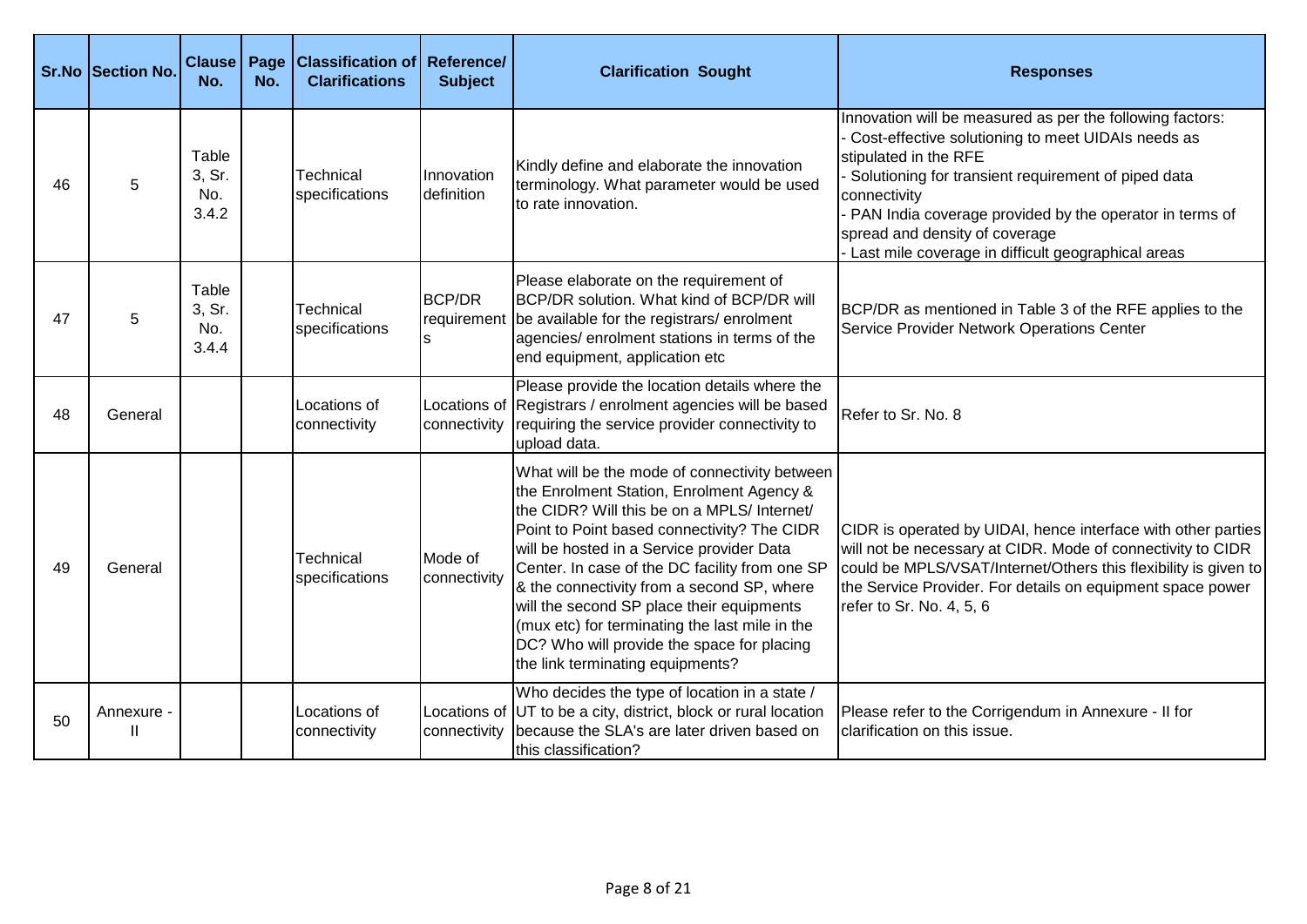|    | Sr.No Section No. | <b>Clause</b><br>No. | Page<br>No. | <b>Classification of Reference/</b><br><b>Clarifications</b> | <b>Subject</b>                       | <b>Clarification Sought</b>                                                                                                                                                                              | <b>Responses</b>                                                                                                                                                                                                                                                                                                                                                                                                                                                             |
|----|-------------------|----------------------|-------------|--------------------------------------------------------------|--------------------------------------|----------------------------------------------------------------------------------------------------------------------------------------------------------------------------------------------------------|------------------------------------------------------------------------------------------------------------------------------------------------------------------------------------------------------------------------------------------------------------------------------------------------------------------------------------------------------------------------------------------------------------------------------------------------------------------------------|
| 51 | $\overline{7}$    | 7.1.1                | 13          | At-site<br>connectivity                                      | Locations of<br>connectivity         | Is this at-site connectivity only limited to<br>Enrollment agency or does this also include<br>the enrolment stations?                                                                                   | An Enrolment Agency is the parent entity that will be engaged<br>by the Registrar to set up several Enrolment Centers that will<br>make AADHAAR enrolment accessible to the target resident<br>population. Each enrolment centre will contain 3-5 enrolment<br>stations. Therefore the location in a state/UT can only be<br>applied to the term enrolment center. At-site connectivity<br>refers to these enrolment centres                                                 |
| 52 | $\overline{7}$    | 7.1.2                | 14          | Off-site<br>connectivity                                     | Ownership<br>of off-site<br>location | Are the Data collection centres supposed to<br>be owned by the Service provider. Please<br>clarify the ownership scope of the DCC with<br>the Service provider, System integrator & with<br><b>UIDAI</b> | It is not necessary for the Service Provider to own the Data<br>Collection Center. However, the Service Provider shall take<br>full responsibility for the operation of such Data Collection<br>Centres to fulfil the needs of the Registrar/EA.                                                                                                                                                                                                                             |
| 53 | $\overline{7}$    | 7.1.2                | 14          | Off-site<br>connectivity                                     | Hardware<br>Upload<br>interface      | Where will the USB enabled data upload<br>interface be provided? Which device would<br>have this interface & who will provide this?                                                                      | For At site connectivity and off-site without computerized<br>upload interface (Clause 7.1.1 and 7.1.3), the EA agent will<br>use the Enrolment Centre laptop and thus this will count as<br>the USB enable data upload interface. In case of Off-site<br>connectivity with computerized upload interface (Clause<br>7.1.2) the Service Provider will have the choice to provide a<br>laptop/kiosk/computerized terminal with a USB port which<br>can receive resident data. |
| 54 | $\overline{7}$    | 7.1                  | 13          | Locations of<br>connectivity                                 | Locations of<br>connectivity         | The connectivity needs to be provided<br>between the DCC i.e the Enrolment station &<br>the Enrolment center?                                                                                            | The RFE is very clear on this. Please refer to Clause 7.1.                                                                                                                                                                                                                                                                                                                                                                                                                   |
| 55 | $\overline{7}$    | 7.1.2                | 14          | Off-site<br>connectivity                                     | Role of EA<br>agent                  | Who will setup & provide the interface & the<br>kiosk                                                                                                                                                    | Refer to Sr. No. 52                                                                                                                                                                                                                                                                                                                                                                                                                                                          |
| 56 | $\overline{7}$    | 7.1.2                | 14          | Upload software                                              | Upload<br>software                   | Which data upload software needs to be used<br>& on which device? Who provides & manages<br>the software?                                                                                                | The RFE is very clear on this. Please refer to the third bullet<br>in Clause 7.1.2                                                                                                                                                                                                                                                                                                                                                                                           |
| 57 | $\overline{7}$    | 7.1.2,<br>7.1.3      | 14          | Off-site<br>connectivity                                     | Role of EA<br>agent                  | Does this option refer to EA agent to walk into<br>Service provider POP & be given access to<br>upload data?                                                                                             | Options stipulated in Clause 7.1.2 and 7.1.3 will require the<br>EA agent to walk into the Service Provider DCC and be given<br>access to upload the data.                                                                                                                                                                                                                                                                                                                   |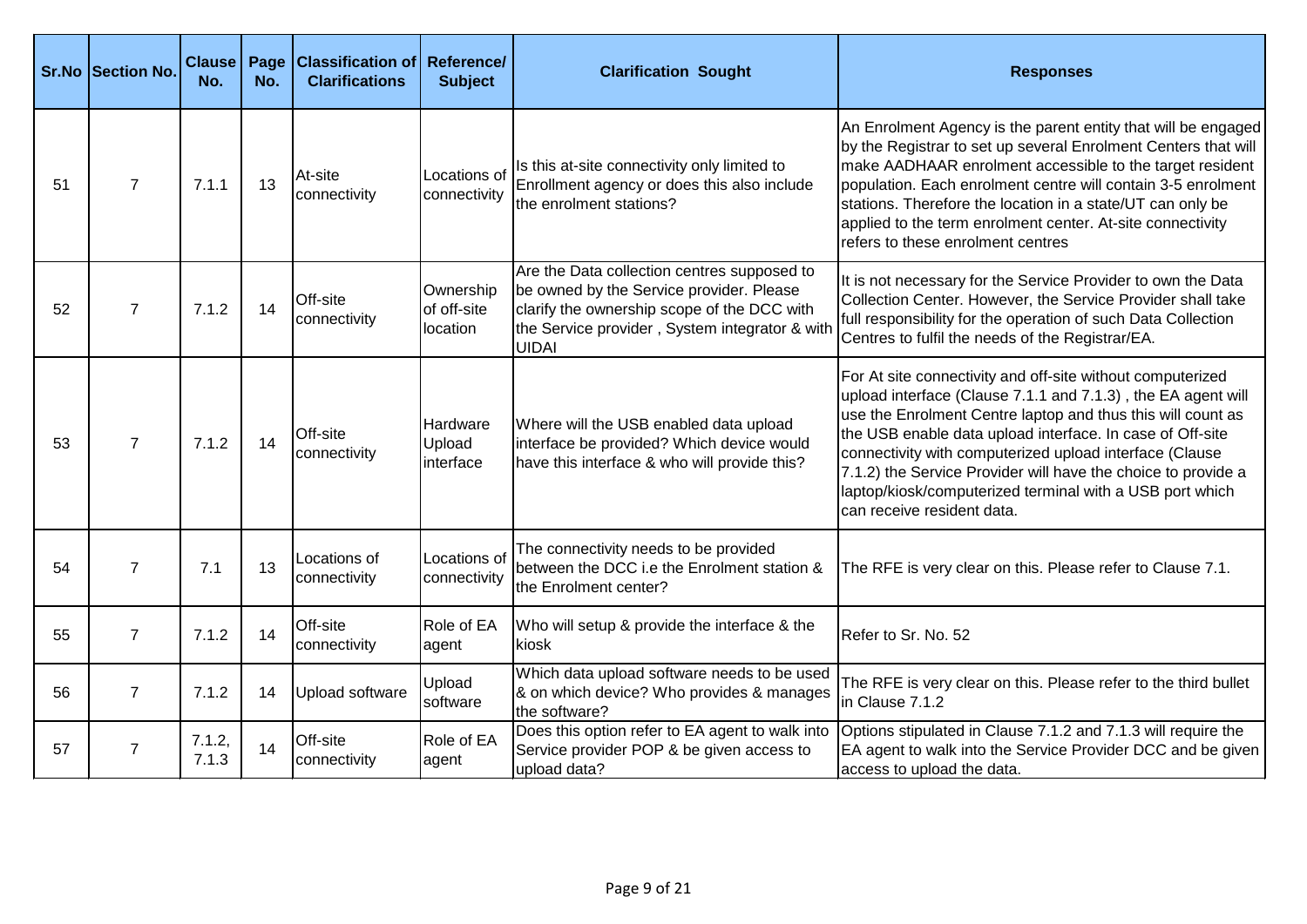|    | <b>Sr.No Section No.</b> | <b>Clause</b><br>No.      | Page<br>No. | <b>Classification of Reference/</b><br><b>Clarifications</b> | <b>Subject</b>               | <b>Clarification Sought</b>                                                                                                                                                                                                                                                                                                                                                                                                                                                         | <b>Responses</b>                                                                                                                                                                                                                                                                                                                                                                                                                                                                                                                                               |
|----|--------------------------|---------------------------|-------------|--------------------------------------------------------------|------------------------------|-------------------------------------------------------------------------------------------------------------------------------------------------------------------------------------------------------------------------------------------------------------------------------------------------------------------------------------------------------------------------------------------------------------------------------------------------------------------------------------|----------------------------------------------------------------------------------------------------------------------------------------------------------------------------------------------------------------------------------------------------------------------------------------------------------------------------------------------------------------------------------------------------------------------------------------------------------------------------------------------------------------------------------------------------------------|
| 58 | $\overline{7}$           | 7.3                       | 15          | <b>Assisted Last</b><br>Mile                                 | <b>IDCC</b><br>personnel     | The remotely located NOC can assist in<br>trouble shooting the network related issues. 1.<br>Is a separate onsite staff person also required<br>for the troubleshooting. 2. Is this staff member<br>supposed to be deputed at all times or only<br>when the issues arise? 3. Also is the staff<br>member required at the DCC or enrolment<br>center?                                                                                                                                | Upload time for ready-data is the only parameter on which<br>the Service Providers performance will be measured. A<br>separate on-site representative of the Service Provider is not<br>mandated.                                                                                                                                                                                                                                                                                                                                                              |
| 59 | $\overline{7}$           | 7.1                       | 13          | Upload software                                              | Upload<br>software           | The multipliers for the upload time has been<br>defined for the service provider. But has the<br>application been tested to actually upload &<br>transfer data in the defined timelines of<br>6/8/10/12 hours? Has the application<br>benchmarking already been done? What is<br>the maximum throughput supported on a<br>single window of the apllication? The service<br>provider can be bound & rated on the<br>Bandwidth component. How can SP have the<br>SLA on the duration? | UIDAI may provide or suggest a tool for file upload. This tool<br>simply works on standard protocols such as SFTP and<br>HTTPS and hance can concurrently uplaod many files are a<br>time. Upload application throughput purely depends on<br>network bandwidth since this is a simple SFTP/HTTPS<br>operation.<br>UIDAI intends this RFE to be a completely outcome based<br>contract and hence expects the Service Provider to manage<br>the bandwidth according to the requirements of the SLA.<br>Thus bandwidth will not be the binding/rating parameter. |
| 60 | 7                        | 7.1.1,<br>7.1.2,<br>7.1.3 | 13,         | Locations of<br>14, 15 connectivity                          | connectivity                 | Does the Onsite connectivity refers to the At-<br>Locations of site model (7.1.1) & Offsite connectivity refers<br>to 7.1.2 & 7.1.3? How about the SLA<br>benchmarking for the at-site connectivity                                                                                                                                                                                                                                                                                 | The RFE is very clear on this please read section 7 and 8.<br>Yes, Onsite connectivity refers to at-site model. At-site and<br>Onsite may be treated as the same in the entire RFE                                                                                                                                                                                                                                                                                                                                                                             |
| 61 | General                  |                           |             | Locations of<br>connectivity                                 | connectivity                 | Locations of Is the connectivity requirement only the<br>mentioned cities?                                                                                                                                                                                                                                                                                                                                                                                                          | Connectivity will be required at all locations specified by the<br>Registrar/EA at the time of award of work.                                                                                                                                                                                                                                                                                                                                                                                                                                                  |
| 62 | Annexure -               |                           | 17          | <b>CCA</b><br>classification of<br>cities                    | Locations of<br>connectivity | Would request UIDAI if the coverage<br>information for Districts, Blocks and Villages                                                                                                                                                                                                                                                                                                                                                                                               | Refer to Sr. No. 8. Percentage coverage instead of YES/NO<br>will be acceptable for district/block/village level. At city level<br>only YES/NO will be accepted, with yes implying 100%<br>coverage and no implying 0% coverage for all cities in a<br>can be given in percentage instead of YES/NO particular state. A corrigendum to this effect has been issued.<br>For further details, please refer to Annexure - II of the revised<br>RFE.                                                                                                               |
| 63 | General                  |                           |             | Locations of<br>connectivity                                 | Locations of<br>connectivity | Please confirm no. of sites per state in which<br>telecom service provider needs to provide<br>connectivity.                                                                                                                                                                                                                                                                                                                                                                        | Refer to Sr. No. 8                                                                                                                                                                                                                                                                                                                                                                                                                                                                                                                                             |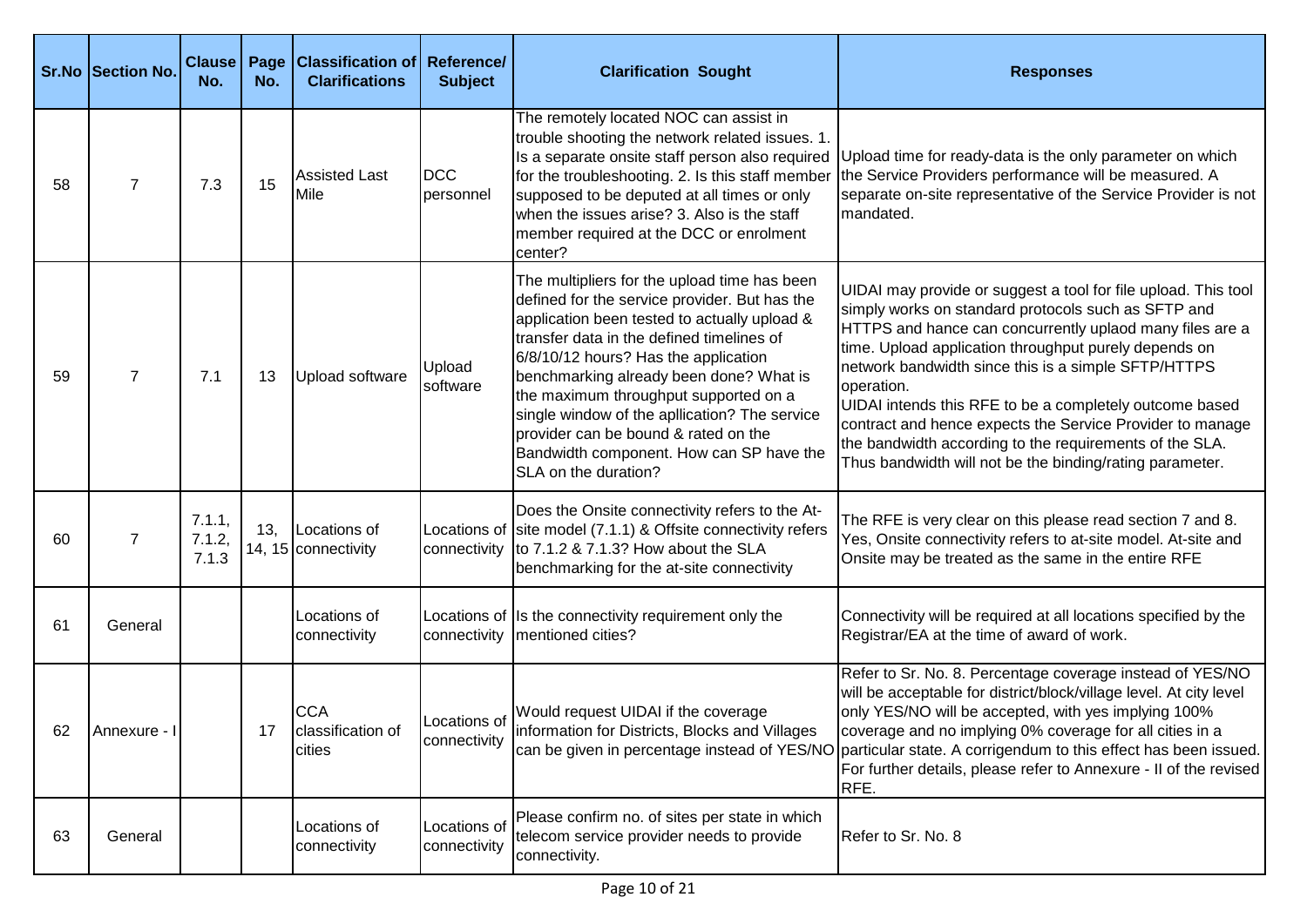|    | Sr.No Section No. | <b>Clause</b><br>No. | Page<br>No. | <b>Classification of Reference/</b><br><b>Clarifications</b> | <b>Subject</b>               | <b>Clarification Sought</b>                                                                                                                                                                                                                                                                                                                                                                                                                                                                                 | <b>Responses</b>                                                                                                                                                                                                                         |
|----|-------------------|----------------------|-------------|--------------------------------------------------------------|------------------------------|-------------------------------------------------------------------------------------------------------------------------------------------------------------------------------------------------------------------------------------------------------------------------------------------------------------------------------------------------------------------------------------------------------------------------------------------------------------------------------------------------------------|------------------------------------------------------------------------------------------------------------------------------------------------------------------------------------------------------------------------------------------|
| 64 | General           |                      |             | Locations of<br>connectivity                                 | Locations of<br>connectivity | Details of fixed and transient site.                                                                                                                                                                                                                                                                                                                                                                                                                                                                        | Refer to Sr. No. 44                                                                                                                                                                                                                      |
| 65 | General           |                      |             | Locations of<br>connectivity                                 | Locations of<br>connectivity | Break-up of sites under all the three<br>categories At site, Off-site ( with & withour<br>computerised upload interface)                                                                                                                                                                                                                                                                                                                                                                                    | The Service Provider will have the freedom of choosing the<br>service model to service a particular enrolment center. Hence<br>UIDAI will not provide such a break up.<br>However, At-site connectivity will be UIDAI's preferred model. |
| 66 | General           |                      |             | Locations of<br>connectivity                                 | Locations of<br>connectivity | Bidder request UIDAI to provide us some<br>indications on the no. of Enrolment Centres at<br>City, District, Block & village level per state. So Refer to Sr. No. 8<br>that if any SP require they can expand their<br>network w.r.t the UIDAI requirement.                                                                                                                                                                                                                                                 |                                                                                                                                                                                                                                          |
| 67 | General           |                      |             | Locations of<br>connectivity                                 |                              | Bidder request UIDAI to confirm us the no. of<br>Locations of mobile camps and permanent centres so that<br>connectivity SP can plan their mobile WANs and RF<br>planning accordingly.                                                                                                                                                                                                                                                                                                                      | Refer to Sr. No. 44                                                                                                                                                                                                                      |
| 68 | $\overline{7}$    | 7.1                  | 13          | Upload software                                              | Upload<br>software           | Bidder will provide a secure MPLS VPN tunnel<br>for transfer of the entire data however, it is<br>being assumed that this is responsibility of<br>UIDAI to provide a secure FTP(SFTP) or<br>HTTPS application for encryption of data end-<br>to-end. Client application shall be made<br>avaialble to service provider to install in their<br>remote laptops. Kindly confirm on the same.<br>Please share the security guidelines of UIDAI<br>if they think its necessary to share for this<br>requirement. | Refer to Sr. No. 59. Security guidelines, as specified by<br>UIDAI, from time to time, would need to be adhered to.                                                                                                                      |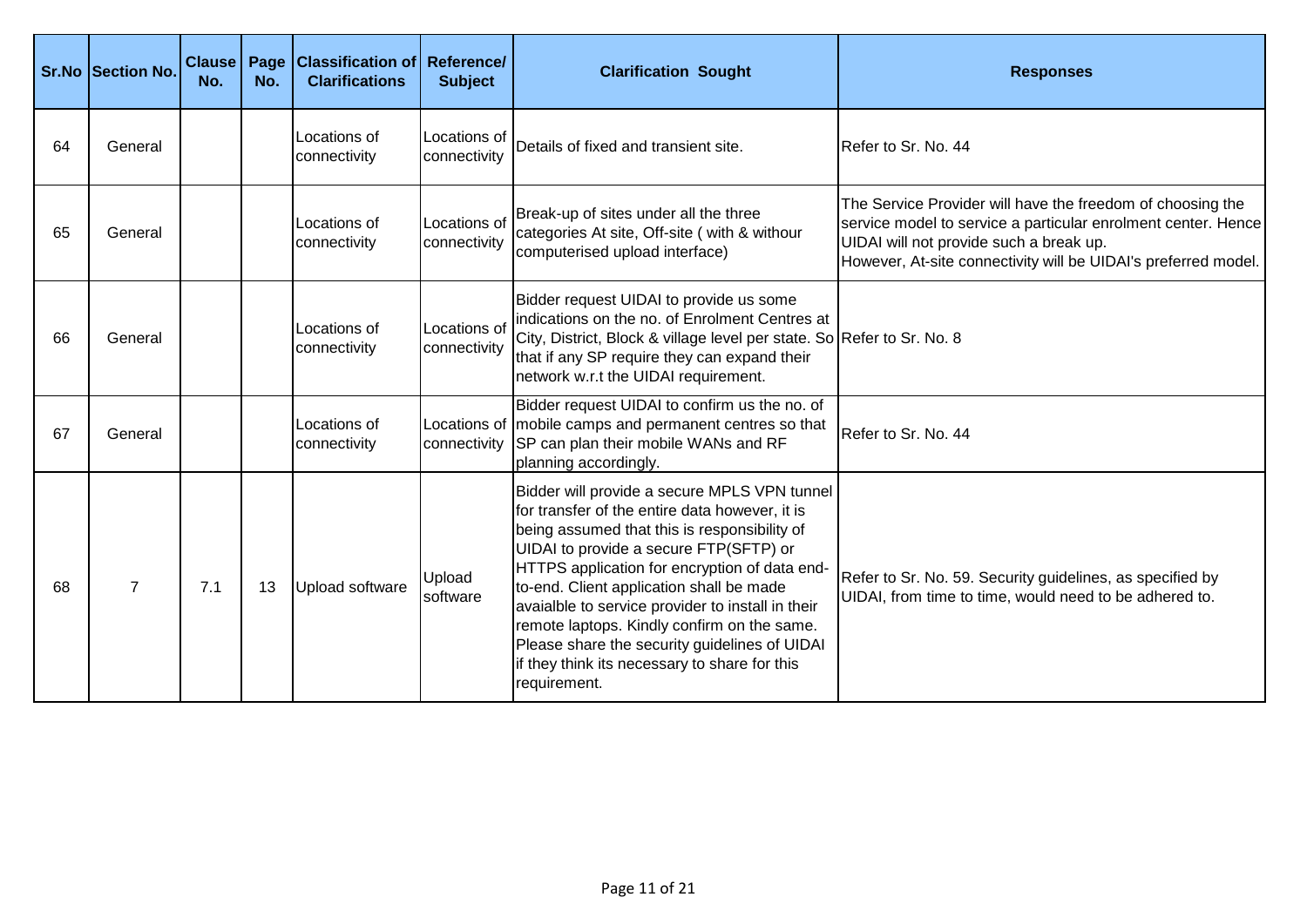|    | <b>Sr.No Section No.</b> | <b>Clause</b><br>No. | Page<br>No. | <b>Classification of Reference/</b><br><b>Clarifications</b> | <b>Subject</b>                                 | <b>Clarification Sought</b>                                                                                                                                                                                                                                                                                                                                                                                                                                                                                                                                                                                           | <b>Responses</b>                                                                                                                                                                                                                                                                                                                                                                                                                                                          |
|----|--------------------------|----------------------|-------------|--------------------------------------------------------------|------------------------------------------------|-----------------------------------------------------------------------------------------------------------------------------------------------------------------------------------------------------------------------------------------------------------------------------------------------------------------------------------------------------------------------------------------------------------------------------------------------------------------------------------------------------------------------------------------------------------------------------------------------------------------------|---------------------------------------------------------------------------------------------------------------------------------------------------------------------------------------------------------------------------------------------------------------------------------------------------------------------------------------------------------------------------------------------------------------------------------------------------------------------------|
| 69 | General                  |                      |             | Locations of<br>connectivity                                 | Locations of<br>connectivity                   | Bidder request UIDAI to confirm the lumsum<br>figures on the 3 categories of Enrollment<br>Centres across India. Asumming computers<br>availibility with the softwares at At-site data<br>connectivity, Off-site connectivity (with<br>computerised upload interface) locations and<br>at Off-site connectivity (without computerised<br>upload interface) Enrollment agent will bring<br>the data in pendrive to its nearest enrollment<br>camp to get the data uploaded. UIDAI will be<br>providing the S/W which will help SP and<br>enrollment agencies to cross check the SLA's<br>w.r.t the uploading of files. | Refer to Sr. No. 44 and Sr. No. 65                                                                                                                                                                                                                                                                                                                                                                                                                                        |
| 70 | 6                        | 6.3.1                | qw          | Award of work by Payment<br>Registrar/EA                     | Terms                                          | Clarification required on billing and payment<br>process.                                                                                                                                                                                                                                                                                                                                                                                                                                                                                                                                                             | Refer to Sr. No. 35                                                                                                                                                                                                                                                                                                                                                                                                                                                       |
| 71 | 8                        | 8.1.3                | 16          | <b>SLA</b>                                                   | Rewards/Liq<br>uidated<br>damages              | What will be the penalties if the SLA is not met Refer to Sr. No. 36 and Sr. No. 72                                                                                                                                                                                                                                                                                                                                                                                                                                                                                                                                   |                                                                                                                                                                                                                                                                                                                                                                                                                                                                           |
| 72 | 8                        | 8.1                  | 16          | <b>SLA</b>                                                   | Rewards/Liq<br>uidated<br>damages              | How will the SLA will be monitored from SP<br>lend                                                                                                                                                                                                                                                                                                                                                                                                                                                                                                                                                                    | Adherence to SLAs shall be monitored by the UIDAI. Each<br>record packet received would be checked for compliance to<br>prescribed SLA.<br>The percentage deviations would be calculated on a monthly<br>basis. (Records NOT reaching in prescribed SLA Vs Total<br>records received in a month). The same may be published in<br>the public domain. Any service provider having a 25% non-<br>adherence to SLA in a quarter would stand to be removed<br>from the Panel. |
| 73 | General                  |                      |             | Facilities at<br>CIDR, enrolment<br>centers                  | Facilities at<br>CIDR,<br>enrolment<br>centers | Who will own the infrastructure at all the<br>locations w.r.t the UPS, Power, civil work etc.                                                                                                                                                                                                                                                                                                                                                                                                                                                                                                                         | Refer to Sr. No. 4, 5, 6 and Sr. No. 19                                                                                                                                                                                                                                                                                                                                                                                                                                   |
| 74 | General                  |                      |             | Volume of Data<br>Generated                                  | Volume of<br>Data<br>Generated                 | What process will happen apart for enrollment                                                                                                                                                                                                                                                                                                                                                                                                                                                                                                                                                                         | At this stage, no further data volumes are envisaged. The<br>Registrar requires a copy of this data with some additional<br>fields. He may, at his discretion, decide to utilize the services<br>of the Service Provider to pipe data to his data centres.                                                                                                                                                                                                                |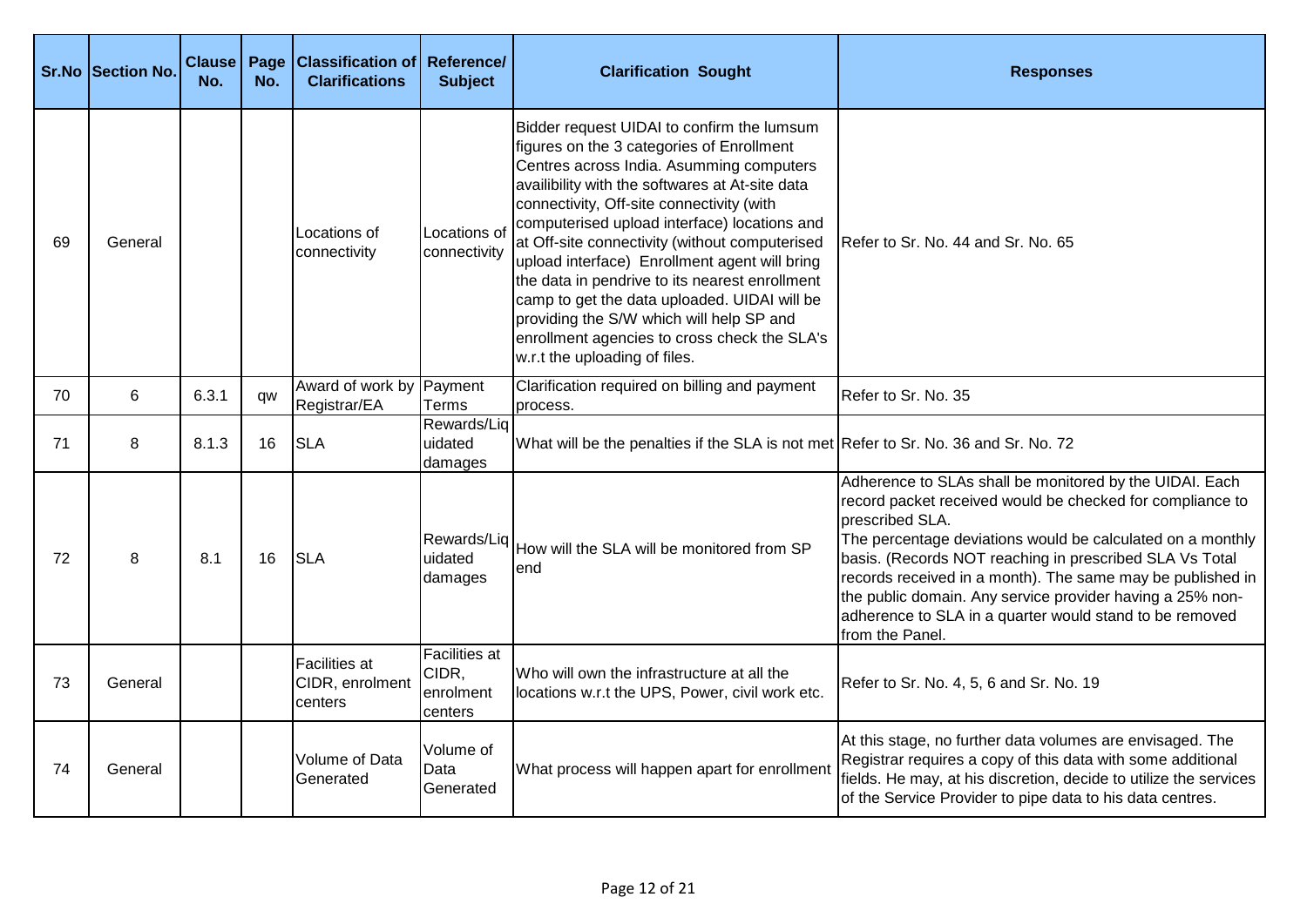|    | Sr.No Section No. | <b>Clause</b><br>No.   | Page<br>No. | <b>Classification of Reference/</b><br><b>Clarifications</b> | <b>Subject</b>                              | <b>Clarification Sought</b>                                                                                                                                                                                                                                                                                                                                      | <b>Responses</b>                                                                                                                                                                                                                                                                                                                                                                                                                                                                                                                                                                                                                  |
|----|-------------------|------------------------|-------------|--------------------------------------------------------------|---------------------------------------------|------------------------------------------------------------------------------------------------------------------------------------------------------------------------------------------------------------------------------------------------------------------------------------------------------------------------------------------------------------------|-----------------------------------------------------------------------------------------------------------------------------------------------------------------------------------------------------------------------------------------------------------------------------------------------------------------------------------------------------------------------------------------------------------------------------------------------------------------------------------------------------------------------------------------------------------------------------------------------------------------------------------|
| 75 | 7.1               |                        | 13          | Upload software                                              | Upload<br>software                          | Who will own the installation and change<br>management cycle of client application of<br>UIDAI installed at computing platform at all the<br>three categories of locations i.e. At-site data<br>connectivity, Off-site connectivity (with<br>computerised upload interface) locations and<br>at Off-site connectivity (without computerised<br>upload interface) | Refer to Sr. No. 59. Change management for software<br>provided by UIDAI will occur, by providing future releases and<br>patches as free downloads from the internet.                                                                                                                                                                                                                                                                                                                                                                                                                                                             |
| 76 | General           |                        |             | Technical<br>specifications                                  | Technical<br>specification                  | What will be the scope & deliverable at sites<br>other than At-site data connectivity, Off-site<br>connectivity (with computerised upload<br>(without computerised upload interface) for<br>e.g. CIDR (DC/ BCP)                                                                                                                                                  | The scope has been clearly specified in the RFE. The<br>interface) locations and at Off-site connectivity performance parameters have been specified in Table 5.                                                                                                                                                                                                                                                                                                                                                                                                                                                                  |
| 77 | 6                 | 6.3.1                  | 12          | Award of work by Payment<br>Registrar/EA                     | Terms                                       | If there is a point of contention on nay point<br>between enrollment agencies and SP post<br>empanelment by UIDAI how will that get<br>solved. For e.g. billing, payment extra                                                                                                                                                                                   | This is an RFE document. In the empanelment document the<br>UIDAI shall be including a set of terms and conditions<br>incumbent upon the Registrar/EA who wish to execute this<br>empanelment.<br>- UIDAI will mandate a periodicity of payments (likely to be<br>once a month) from the Registrar/EA executing the<br>empanelment to the Service Provider<br>- An arbitration clause consistent with the Arbitration and<br>Conciliation Act 1996 would be included in the empanelment<br>document as binding upon the Registrar/EA who wishes to<br>execute this empanelment and the Service Provider providing<br>the service. |
| 78 | 5                 | Table<br>2,<br>Table 3 | 7, 8,<br>10 | Supporting<br>Documents                                      | <b>Auditors</b>                             | Option should be given to the bidder to get<br>certificates from company's CA in place of<br>statutory auditor.                                                                                                                                                                                                                                                  | This is not acceptable. The certificates need to be issued by<br>the Statutory Auditors.                                                                                                                                                                                                                                                                                                                                                                                                                                                                                                                                          |
| 79 | General           |                        |             | <b>MSP</b> interface                                         | <b>MSP</b><br>interface                     | Will this requirement get integrated with the<br>MSP project in future. What will be the<br>methodolgy in future for the same.                                                                                                                                                                                                                                   | At this point in time, transferring the data from the Enrolment<br>Centre to the CIDR is seen as te responsibility of the<br>Registrar/EA, and is hence outside the scope of the MSP.                                                                                                                                                                                                                                                                                                                                                                                                                                             |
| 80 | Annexure -        |                        | 17          | Locations of<br>connectivity                                 | <b>CCA</b><br>Classificatio<br>In of cities | What is the scope of Compensatory City<br>Allowance classification of cities as mentioned<br>lin the tender.                                                                                                                                                                                                                                                     | Compensation City Allowance Classification will be used to<br>define all city locations. The RFE is very clear on this please<br>refer to Clause 7.1                                                                                                                                                                                                                                                                                                                                                                                                                                                                              |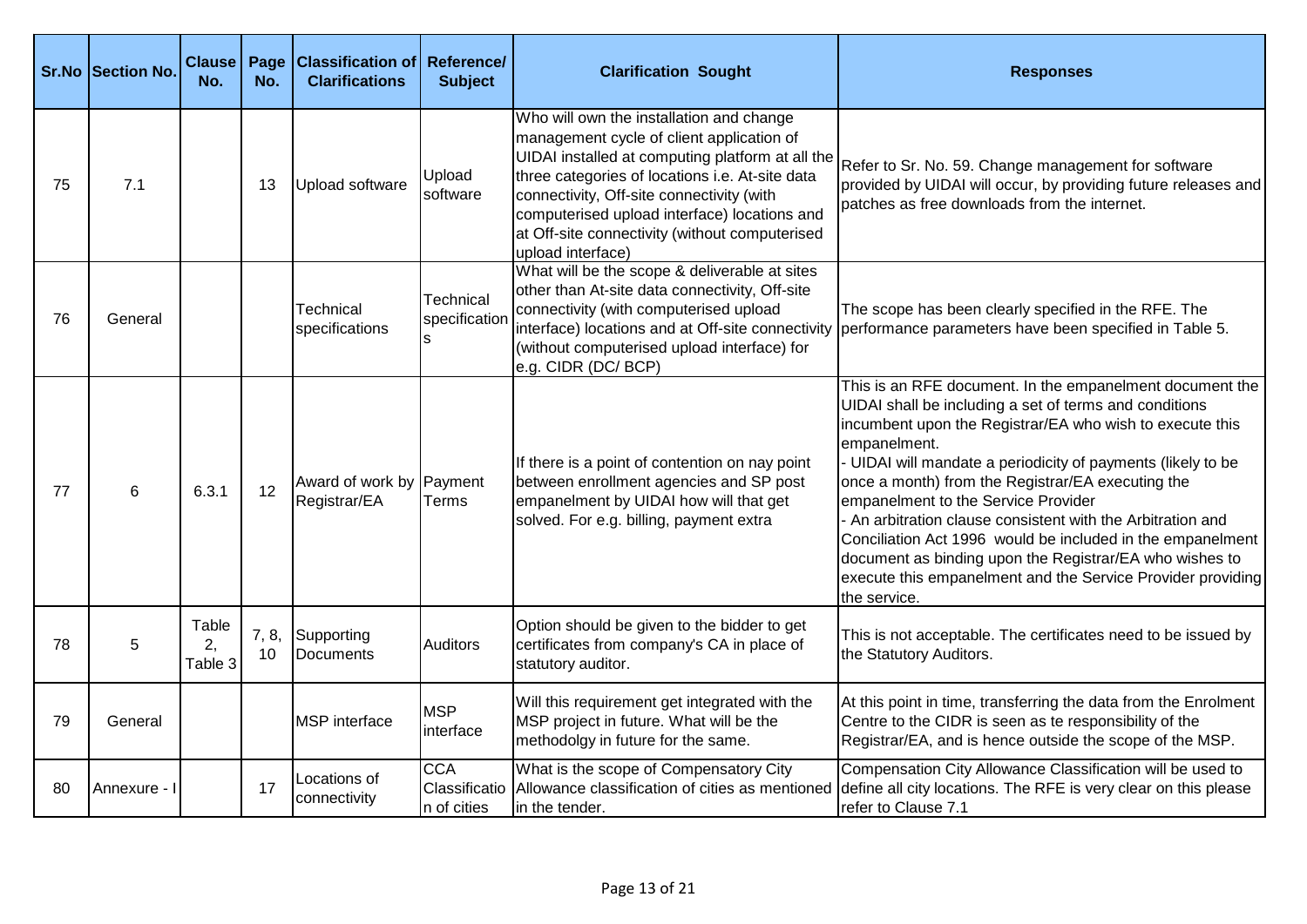|    | <b>Sr.No Section No.</b> | <b>Clause Page</b><br>No. | No. | <b>Classification of Reference/</b><br><b>Clarifications</b>       | <b>Subject</b>                                         | <b>Clarification Sought</b>                                                                                                                                                                                                                                                                                                                                                                                              | <b>Responses</b>                                                                                    |
|----|--------------------------|---------------------------|-----|--------------------------------------------------------------------|--------------------------------------------------------|--------------------------------------------------------------------------------------------------------------------------------------------------------------------------------------------------------------------------------------------------------------------------------------------------------------------------------------------------------------------------------------------------------------------------|-----------------------------------------------------------------------------------------------------|
| 81 | $\overline{2}$           | 2.2                       | 3   | Locations of<br>connectivity                                       | <b>ILocations of</b><br>connectivity                   | Without knowing the location details,<br>bandwidth sizing, volume of business and<br>other relevent details, it's very difficult to<br>define the network resource required and<br>submit the commercial.<br>So request you to share are all details so<br>comercial can be submitted<br>Otherwise, technical empanelment can be<br>Idone UIDAI and further commercial will be<br>submitted to subsequent registrar/ EA. | Refer to Sr. No. 8. Bidders will be required to provide<br>commercials to qualify for empanelment.  |
| 82 | 5                        | Table<br>2, Sr.<br>No. 10 | 8   | Pre-qualification<br>criteria - financial Critieria -<br>Icriteria | IPre-<br>Qualification<br><b>I</b> General<br>Criteria | Should be self-attested by authorized<br>signatory                                                                                                                                                                                                                                                                                                                                                                       | This certificate will need to be provided by a Statutory<br>Auditor. The RFE is very clear on this. |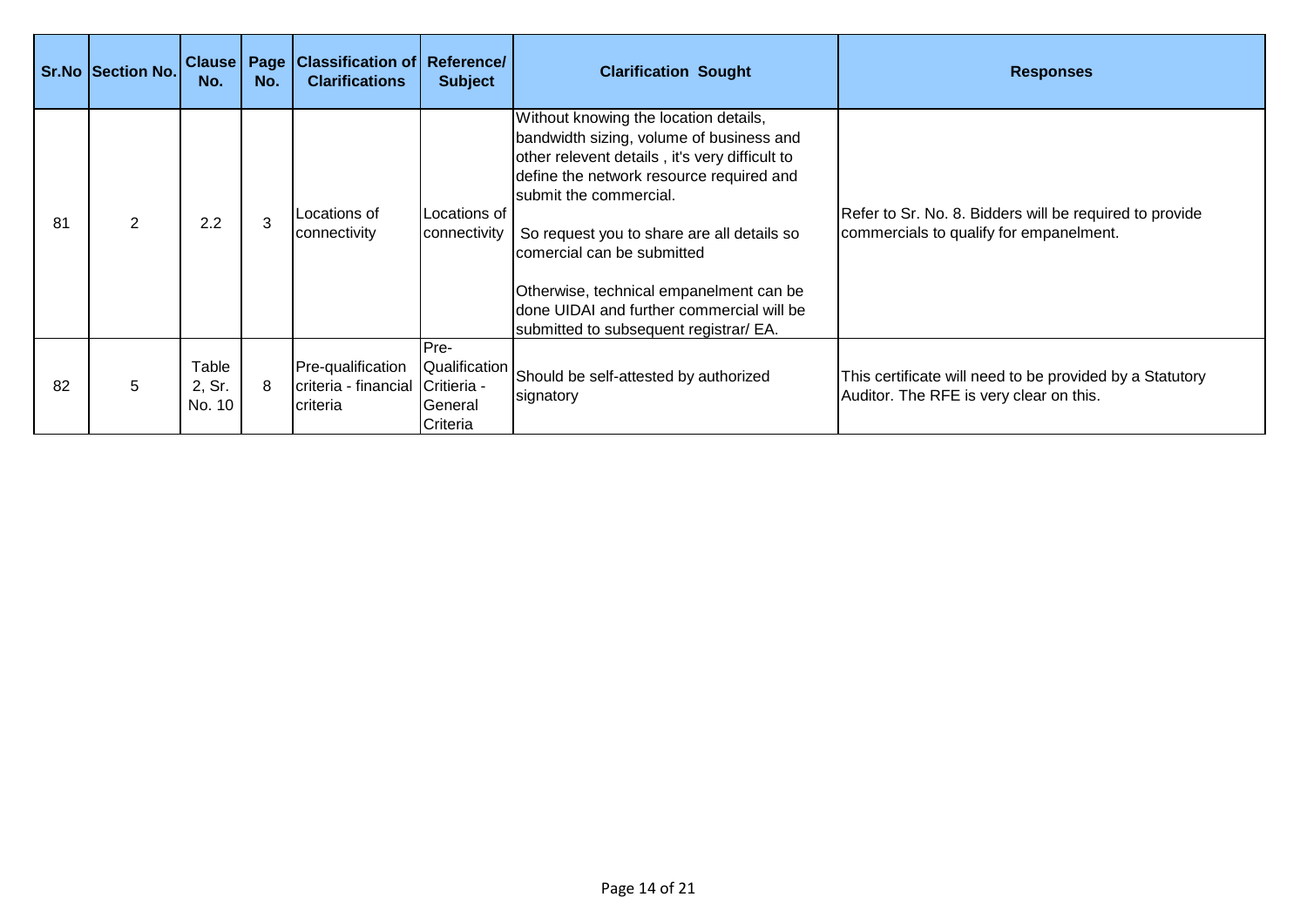|    | <b>Sr.No Section No.</b> | <b>Clause</b><br>No.                    | Page<br>No.     | <b>Classification of Reference/</b><br><b>Clarifications</b> | <b>Subject</b>   | <b>Clarification Sought</b>                                                                                                                                                                                                                                                                                                                                                                                                                                                                                                                                                                                                                                                                                                                                                                                                                                                                                                                                                                     | <b>Responses</b>                                                                                                                                                                                                                                                                                       |
|----|--------------------------|-----------------------------------------|-----------------|--------------------------------------------------------------|------------------|-------------------------------------------------------------------------------------------------------------------------------------------------------------------------------------------------------------------------------------------------------------------------------------------------------------------------------------------------------------------------------------------------------------------------------------------------------------------------------------------------------------------------------------------------------------------------------------------------------------------------------------------------------------------------------------------------------------------------------------------------------------------------------------------------------------------------------------------------------------------------------------------------------------------------------------------------------------------------------------------------|--------------------------------------------------------------------------------------------------------------------------------------------------------------------------------------------------------------------------------------------------------------------------------------------------------|
| 83 | 5                        | Table<br>3, Sr.<br>No. 1.1<br>and $1.2$ | 10 <sup>1</sup> | Technical<br>specifications                                  | Technical        | What does similar work signify?<br>Service provider are providing the bandwidth<br>or network connectivity which is used by the<br>end user to transfer the data as per Industry<br>standard. This include the Internet broadband,<br>Data card or Fixed bandwidth at customer site.<br>Services asked in this tender are very specific<br>business model which require hardware, man<br>power at each site to ensure the data transfer<br>on transaction basis. This is not the industry<br>specification standard model.<br>We request you to re-consider the business<br>model whereas the service provider will<br>provide the bandwidth or network connectivity<br>(MPLS VPN or Internet) for min 1 years<br>period. Further network connectivity for mobile<br>user will be provided which will be used by end<br>user to transfer the data.<br>Service provider will be delivering the SLA<br>based on uptime, packet loss, latency etc.<br>which is as per the international standards. | UIDAI requests the Bidders to provide 3 most relevant<br>completion certificates for Sr. No. 1.2. For Sr. No. 1.1 the<br>Bidder may include turnover from providing connectivity from<br>multiple sites to a single location or the building of a network<br>of multiple sites requiring connectivity. |
| 84 | 5                        | Table<br>3, Sr.<br>No. 1.3              | 10              | <b>Technical</b><br>specifications                           | <b>Technical</b> | Pls. clarify.<br>Telecom Service Provider are providing<br>Bandwidth or network connectivity which is<br>specification user by end user to transfer the data.<br>Data Collection Center is a unique model<br>asked by UIDAI.                                                                                                                                                                                                                                                                                                                                                                                                                                                                                                                                                                                                                                                                                                                                                                    | UIDAI has requested for the size of single largest domestic<br>customer supported. There is no restriction on the service<br>model deployed by the Bidder to service the needs to said<br>customer.                                                                                                    |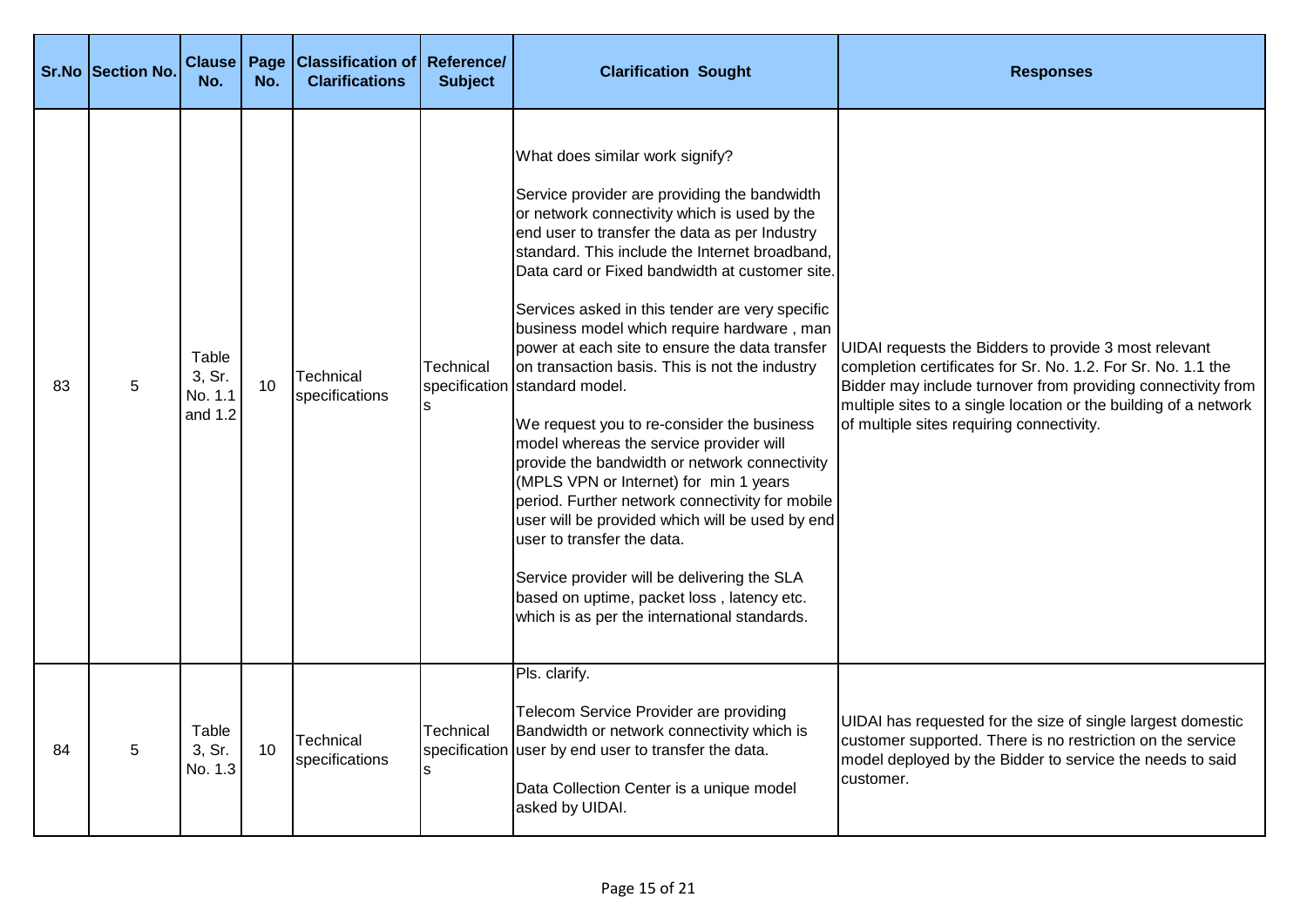|    | <b>Sr.No Section No.</b> | <b>Clause</b><br>No.     | Page<br>No. | <b>Classification of Reference/</b><br><b>Clarifications</b> | <b>Subject</b>                        | <b>Clarification Sought</b>                                                                                                                                                                                                                                                                                                                                                             | <b>Responses</b>                                                                                                                                                                                                                                   |
|----|--------------------------|--------------------------|-------------|--------------------------------------------------------------|---------------------------------------|-----------------------------------------------------------------------------------------------------------------------------------------------------------------------------------------------------------------------------------------------------------------------------------------------------------------------------------------------------------------------------------------|----------------------------------------------------------------------------------------------------------------------------------------------------------------------------------------------------------------------------------------------------|
| 85 | 5                        | Table<br>3, Sr.<br>No. 3 | 10          | Technical<br>specifications                                  | Technical                             | The requirement detail are not described in<br>detail. Following details are not provided but<br>not limited to:<br>1. Nos of locations<br>2. Address of location<br>specification 3. Concurrency of users<br>4. bandwidth sizing at DC and DR<br>5. Network connectivity shal be over Internet<br>or MPLS VPN<br>6. connectivity requirement from end user to<br>DC or DR              | For points 1,2 - Refer to Sr. No. 8<br>For point 3 - Refer to Sr. No. 59<br>For point 4 - Refer to Sr. No. 12<br>For point 5, 6 - Refer to Sr. No. 49                                                                                              |
| 86 | 5                        | 5.2.1.2                  | 11          | Firm information                                             | Profile of<br>clients                 | Pls. quantify the no. of clients.                                                                                                                                                                                                                                                                                                                                                       | 10 largest customers each in Public and Private sector may<br>be furnished.                                                                                                                                                                        |
| 87 | 5                        | Table 4                  | 11          | Locations of<br>connectivity                                 | s to RFE                              | Prices will be different for different locations<br>Modification   viz. States, City, District, Block, Village.<br>So additions in this table should be made<br>accordingly                                                                                                                                                                                                             | The RFE requests all Bidders to provide a pan-India rate for<br>each service model. No modifications to this will be<br>entertained.                                                                                                               |
| 88 | 7.1                      |                          | 13          | Upload software                                              | Upload<br>software                    | Pls. elaborate on the method of doing data<br>transfer on SSL VPN / IPSEC based VPN or<br>any other secured VPN. This is required to size Refer to Sr. No. 59<br>the bandwidth as per the header added by<br>respective security method used.                                                                                                                                           |                                                                                                                                                                                                                                                    |
| 89 | Annexure - I             |                          | 17          | Locations of<br>connectivity                                 | <b>CCA</b><br>In of cities            | What is this signify, kindly elaborate?<br>Classificatio Annex 1 is defining A, A1, B1 and B2. Does it<br>have any relation with Annex 2. Or you want<br>us to confine to cities given in Annex-1 only?                                                                                                                                                                                 | All locations in Annexure - I are locations that may be<br>considered as cities. A, A1, B1 and B2 are further<br>classification of cities. All serious Bidders are expected to bid<br>for all locations, especially the districts/blocks/villages. |
| 90 | General                  |                          |             | <b>Facilities at</b><br>Enrolment<br>Centers                 | Facilities at<br>Enrolment<br>Centers | Bidder need to provide connctivity only or<br>bidder need to provide Router as well for the<br>link termination.<br>EA Workstations shall be connected in local<br>LAN via Switch or any other device or they will Refer to Sr. No. 4, 5, 6, 22, 57, 58<br>be stand alone<br>Has bidder to deploy manpower there for<br>collecting data and uploading or the same will<br>be done by EA |                                                                                                                                                                                                                                                    |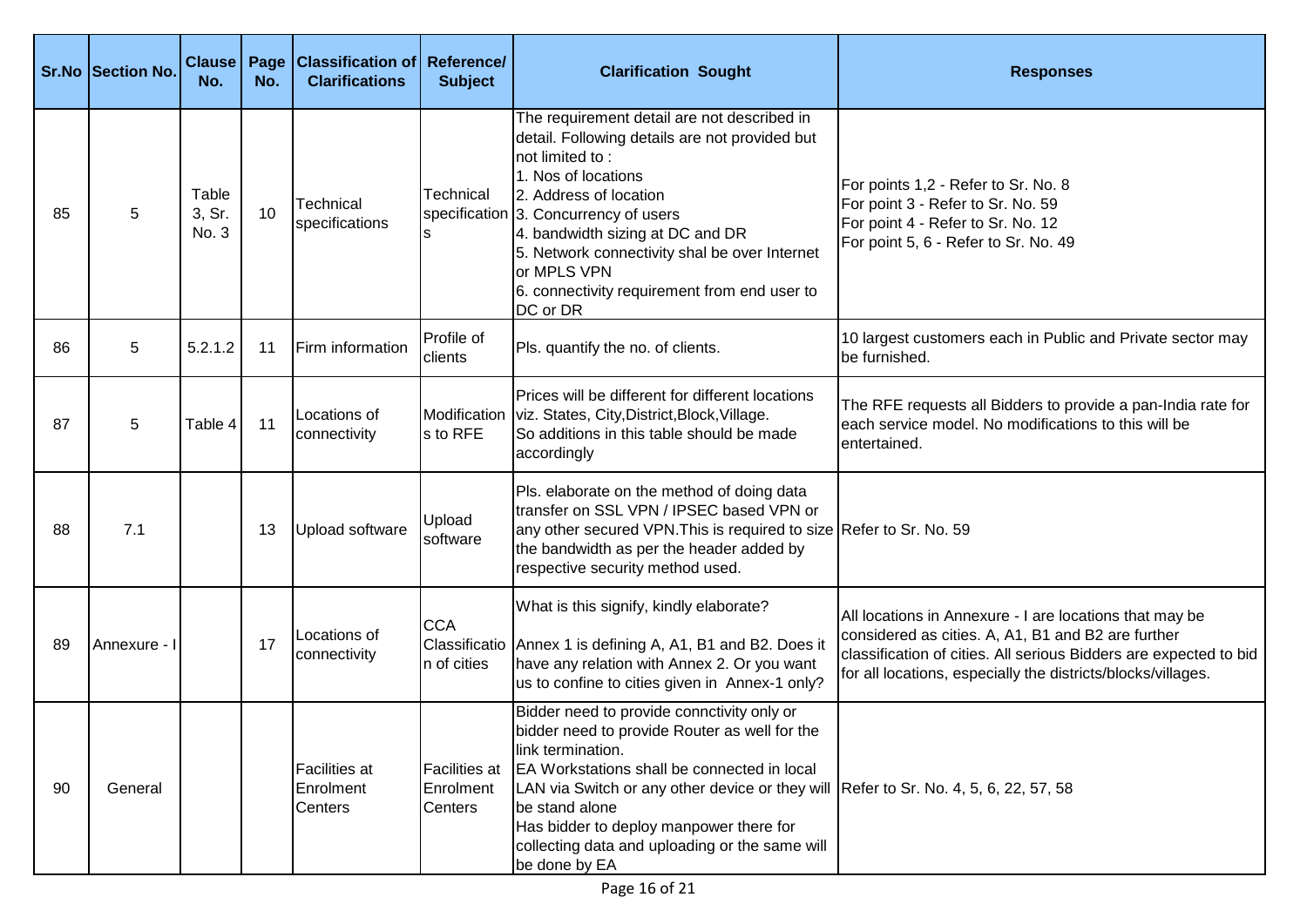|    | Sr.No Section No.          | <b>Clause</b><br>No. | Page<br>No. | <b>Classification of Reference/</b><br><b>Clarifications</b> | <b>Subject</b>                       | <b>Clarification Sought</b>                                                                                                                                                                                                                                                                                                                                                                                           | <b>Responses</b>                                                                                                                                                                                                                                                 |
|----|----------------------------|----------------------|-------------|--------------------------------------------------------------|--------------------------------------|-----------------------------------------------------------------------------------------------------------------------------------------------------------------------------------------------------------------------------------------------------------------------------------------------------------------------------------------------------------------------------------------------------------------------|------------------------------------------------------------------------------------------------------------------------------------------------------------------------------------------------------------------------------------------------------------------|
| 91 | General                    |                      |             | Locations of<br>connectivity                                 | connectivity                         | How many centres and users will be catered<br>to by an off-site location.<br>Locations of Computer configuration (Make model),<br>operating system requirement, UIDAI<br>application detail etc are not available.                                                                                                                                                                                                    | Refer to Sr. No. 23, 59, 65                                                                                                                                                                                                                                      |
| 92 | $\overline{7}$             | 7.2                  | 14          | <b>Assisted Last</b><br>Mile                                 | Qualification<br>of DCC<br>personnel | What is the level of manpower experience UID<br>is looking for at that location? Nos of man<br>power required?                                                                                                                                                                                                                                                                                                        | Refer to Sr. No. 58.                                                                                                                                                                                                                                             |
| 93 | 8                          | 8.1                  | 16          | <b>SLA</b>                                                   | Modification<br>s to RFE             | Telecom service provider provide SLA based<br>on Uptime, Packet loss, latency as per<br>international standard.<br>Time bound SLA will have many variable<br>sizing at DC/ DR, Server loading, Application<br>performance, PC config, Virus, encryption etc.<br>we request to keep the SLA as per the<br>industry / Int'l standard.                                                                                   | UIDAI intends this RFE to be a completely outcome based<br>contract and hence expects the Service Provider to manage<br>which will be difficult to manage like Bandwidth the bandwidth/uptime, packet loss, latency according to the<br>requirements of the SLA. |
| 94 | Annexure -<br>$\mathbf{I}$ |                      | 18          | Locations of<br>connectivity                                 | Locations of<br>connectivity         | if every village/block is not connected then<br>should we say Yes or No.                                                                                                                                                                                                                                                                                                                                              | Refer to Sr. No. 8. Service providers will have to provide a<br>percentage of coverage as indicated in Sr. No. 8 query reply<br>and corrigendum to Annexure - II.                                                                                                |
| 95 | 6                          | 6.3.1                | 12          | Award of work by Payment<br>Registrar/EA                     | <b>Terms</b>                         | The Bidder requests UIDAI to clarify the<br>payment periodicity and terms of the RFE.                                                                                                                                                                                                                                                                                                                                 | Refer to Sr. No. 77                                                                                                                                                                                                                                              |
| 96 | General                    |                      |             | Delivery<br>Schedule                                         | Delivery<br>Schedule                 | Bidder understands timely delivery is the<br>essence of the contract. However, in case of<br>delay due to unavoidable situation by the<br>Bidder, Bidder request UIDAI to grant<br>additional one month as a curing period to<br>complete the delivery schedule, failing which<br>UIDAI has an option to terminate the<br>undelivered portion of the link without<br>assigning any financial liability to the Bidder. | Delivery schedules will need to be met to match the<br>enrolment ramp up rates stipulated by the Registrar/EA.                                                                                                                                                   |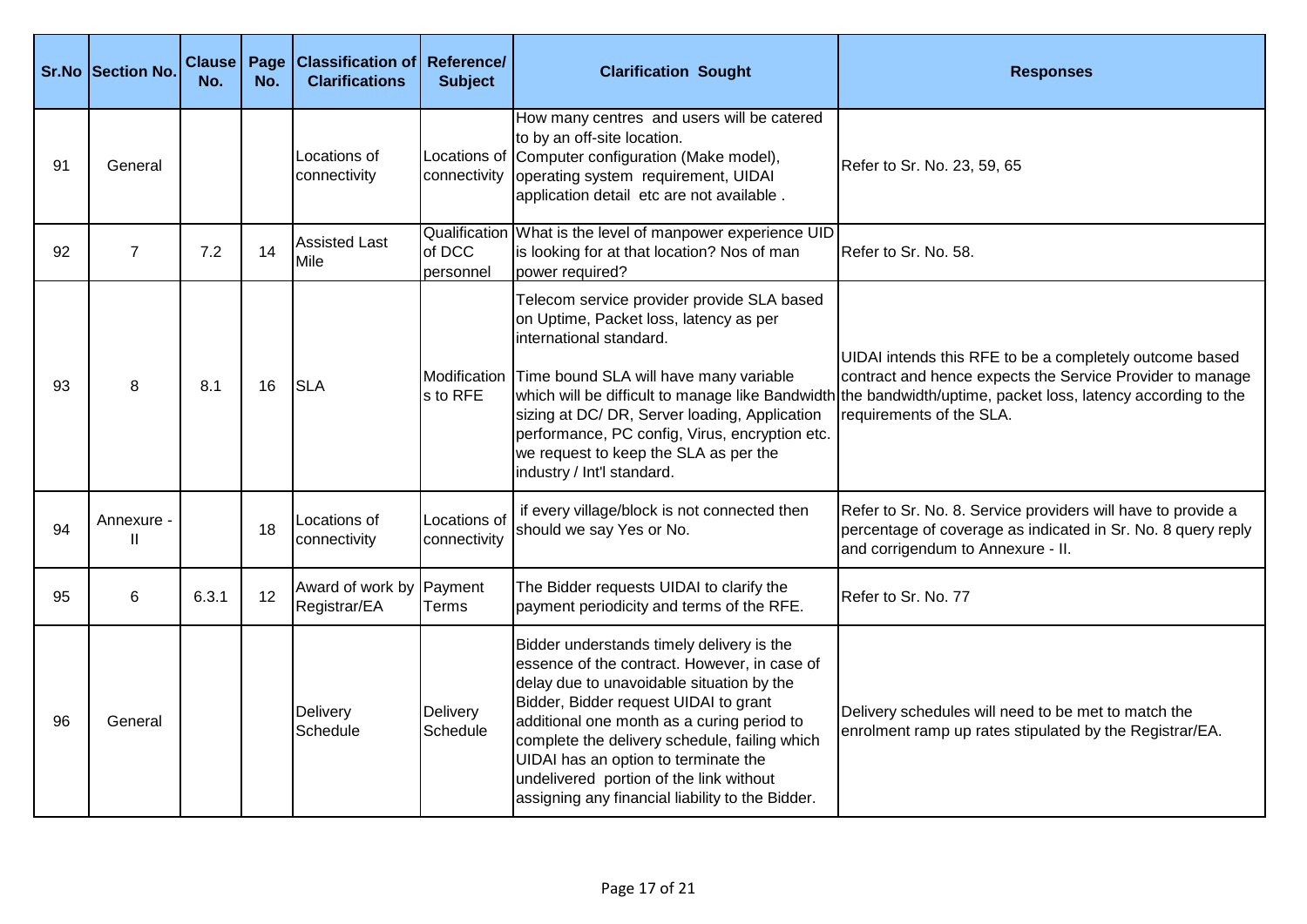|    | <b>Sr.No Section No.</b> | <b>Clause</b><br>No. | Page<br>No. | <b>Classification of Reference/</b><br><b>Clarifications</b> | <b>Subject</b>                    | <b>Clarification Sought</b>                                                                                                                                                                                                                                                                                                                                                                                                                                                                                                                                                                                                                                                                                                                                                                                                                                                                                                                                                                                                                                                                                                                                                                                                                                                                                                                          | <b>Responses</b>                                                                                                                                                                                |
|----|--------------------------|----------------------|-------------|--------------------------------------------------------------|-----------------------------------|------------------------------------------------------------------------------------------------------------------------------------------------------------------------------------------------------------------------------------------------------------------------------------------------------------------------------------------------------------------------------------------------------------------------------------------------------------------------------------------------------------------------------------------------------------------------------------------------------------------------------------------------------------------------------------------------------------------------------------------------------------------------------------------------------------------------------------------------------------------------------------------------------------------------------------------------------------------------------------------------------------------------------------------------------------------------------------------------------------------------------------------------------------------------------------------------------------------------------------------------------------------------------------------------------------------------------------------------------|-------------------------------------------------------------------------------------------------------------------------------------------------------------------------------------------------|
| 97 | 8                        |                      | 16          | <b>SLA</b>                                                   | s to RFE                          | Bidder request UIDAI to add the following ::<br>The SLA shall be applicable for all sites across<br>all Circles. For the calculation of SLA, link<br>unavailability will not include any link down<br>time resulting from the following:<br>1. Scheduled Maintenance of Service<br>Provider's Network.<br>2. Any act or omission on the part of UIDAI<br>including but not limited to failure to notify the<br>Customer Service Centre of a Service<br><b>Disruption</b><br>4. The failure of UIDAI's CPE applications,<br>equipment, or facilities including any third<br>party equipment.<br>5. Failure in providing stable power and the<br>Modification other infrastructure required for Service<br>Equipment and/or CPE.<br>6. Events or occurrences that result in "No<br>Trouble Found" Trouble Tickets.<br>7. Force Majeure Events and other causes<br>beyond the reasonable control of Service<br>Provider.<br>8. Trouble Tickets associated with new<br>installations or upgrades.<br>9. An interruption where UIDAI elects not to<br>release the service for testing and repair and<br>continues to use it on an impaired basis.<br>10. Interruptions during any period where<br>Service Provider or its agents are not allowed<br>access UIDAI's premises where the access<br>lines are terminated.<br>11. UIDAI scheduled maintenance. | The SLAs stated are to be adhered to. In the event of a<br>breakdown or scheduled shut down at the UIDAI end, the<br>same will be intimated and not reflected on the Service<br>Providers SLAs. |
| 98 | 8                        | 8.1.1,<br>8.1.3      | 16          | <b>SLA</b>                                                   | Rewards/Liq<br>uidated<br>damages | Bidder request UIDAI to clarify the 1.<br>periodicity of SLA calculation and the<br>methodology as the multiplier is on the basis<br>of hours and SLA calculation is on packet<br>basis 2. the rate of Liquidated damage in case<br>of non-adherence.                                                                                                                                                                                                                                                                                                                                                                                                                                                                                                                                                                                                                                                                                                                                                                                                                                                                                                                                                                                                                                                                                                | Refer to Sr. No. 71 and Sr. No 72                                                                                                                                                               |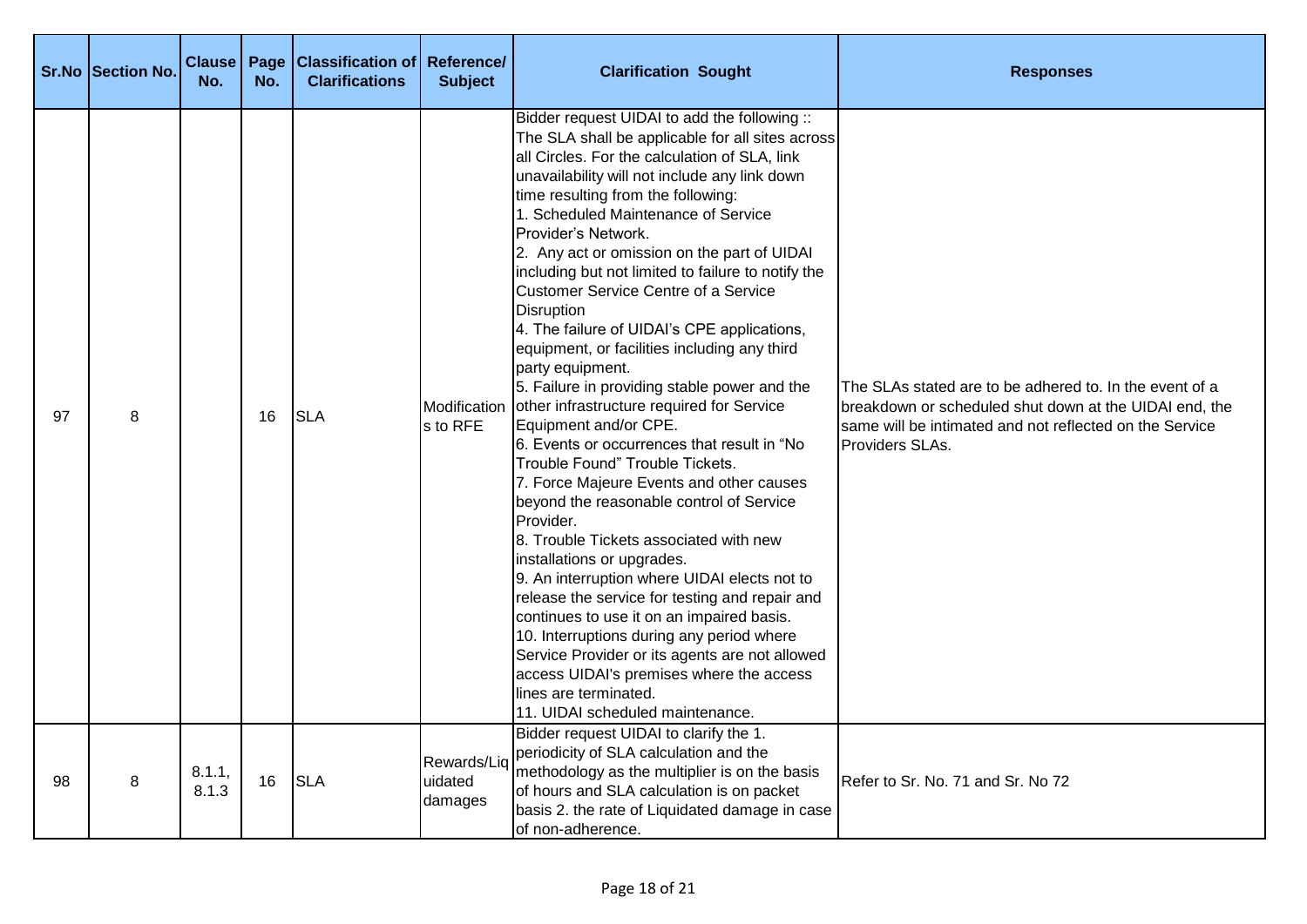|     | <b>Sr.No Section No.</b> | Clause   Page<br>No. | No. | <b>Classification of Reference/</b><br><b>Clarifications</b> | <b>Subject</b>           | <b>Clarification Sought</b>                                                                                                                                                                                                                                                                                                                                                                                                                                                                                                                                                                                                                                                                                                                                                                                        | <b>Responses</b>                                                                                                                                                                                                                                                                                                                                         |
|-----|--------------------------|----------------------|-----|--------------------------------------------------------------|--------------------------|--------------------------------------------------------------------------------------------------------------------------------------------------------------------------------------------------------------------------------------------------------------------------------------------------------------------------------------------------------------------------------------------------------------------------------------------------------------------------------------------------------------------------------------------------------------------------------------------------------------------------------------------------------------------------------------------------------------------------------------------------------------------------------------------------------------------|----------------------------------------------------------------------------------------------------------------------------------------------------------------------------------------------------------------------------------------------------------------------------------------------------------------------------------------------------------|
| 99  | 8                        | 8.1.1,<br>8.1.3      | 16  | <b>SLA</b>                                                   | uidated<br>damages       | Rewards/Liq Bidder requests UIDAI to provide Table 6 for<br>clarification on Reward definition.                                                                                                                                                                                                                                                                                                                                                                                                                                                                                                                                                                                                                                                                                                                    | Rewards will be fixed by the EA. The UIDAI will however,<br>highlight `performance' of participating Service Providers in<br>the public domain and encourage Registrars/Eas to factor in<br>performance in selecting service providers.                                                                                                                  |
| 100 | 6                        |                      |     | Terms and<br>conditions                                      | Modification<br>s to RFE | Bidder request UIDAI to add the following<br>clause :: Neither Party will be liable for any<br>delay or failure in performance under the<br>Agreement resulting from acts beyond the<br>control of such Party, including without<br>limitation acts of God, acts or regulations of<br>any Authorities or international authority, war<br>or national emergency, whether declared or<br>undeclared, terrorism, accident, fire, lightning,<br>equipment failure, computer software<br>malfunction or design defect, electrical grid/<br>power failure, telecommunication line or<br>submarine cable failure, acts or omissions of<br>other telecommunications providers, riots,<br>strikes, lock-outs, industrial disputes (whether<br>or not involving a Party's employees) or<br>epidemics of infectious diseases. | This is an RFE document. In the empanelment document the<br>UIDAI shall be including a set of terms and conditions<br>incumbent upon the Registrar/EA who wish to execute this<br>empanelment.<br>- A Force Majure clause would be included in the<br>empanelment document as binding upon the Registrar / EA<br>who wishes to execute this empanelment. |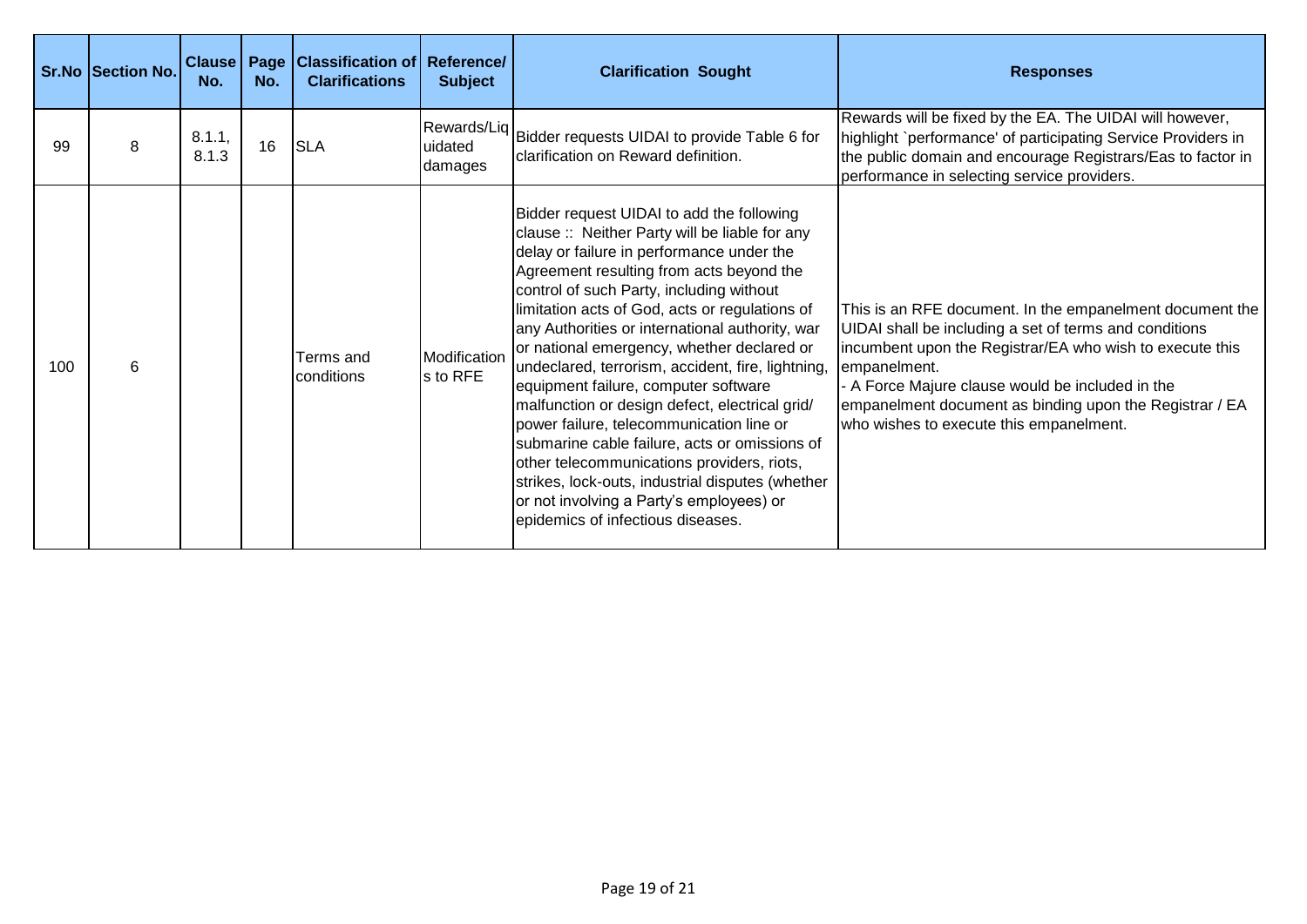|     | <b>Sr.No Section No.</b> | <b>Clause</b><br>No. | Page<br>No. | <b>Classification of Reference/</b><br><b>Clarifications</b> | <b>Subject</b>           | <b>Clarification Sought</b>                                                                                                                                                                                                                                                                                                                                                                                                                                                                                                                                                                                                                                                                                                                                                                                                                                                                                                                                                                                                                                                                                                                                                                                                                                                                                                                                                                                           | <b>Responses</b>                                                                                                                                                                                                                                                                                                                                                                                                                                                    |
|-----|--------------------------|----------------------|-------------|--------------------------------------------------------------|--------------------------|-----------------------------------------------------------------------------------------------------------------------------------------------------------------------------------------------------------------------------------------------------------------------------------------------------------------------------------------------------------------------------------------------------------------------------------------------------------------------------------------------------------------------------------------------------------------------------------------------------------------------------------------------------------------------------------------------------------------------------------------------------------------------------------------------------------------------------------------------------------------------------------------------------------------------------------------------------------------------------------------------------------------------------------------------------------------------------------------------------------------------------------------------------------------------------------------------------------------------------------------------------------------------------------------------------------------------------------------------------------------------------------------------------------------------|---------------------------------------------------------------------------------------------------------------------------------------------------------------------------------------------------------------------------------------------------------------------------------------------------------------------------------------------------------------------------------------------------------------------------------------------------------------------|
| 101 | 6                        |                      |             | Terms and<br>conditions                                      | Modificatior<br>s to RFE | Bidder request to add the following : 1 Informal<br>Resolution: The Parties shall in the first<br>instance and prior to initiating arbitration<br>pursuant to sub clause 2. attempt to resolve<br>through negotiation any or certain disputes<br>informally while maintaining strict<br>confidentiality in the following manner.<br>a)Upon written request of a Party notifying (the<br>"Resolution Notification") the other about the<br>existence of a dispute(s), each Party shall<br>appoint a designated representative whose<br>responsibility it shall be to meet and negotiate<br>in order to resolve the disputes. The<br>Resolution Notification shall clearly indicate (i)<br>the nature of the dispute, (ii). A written<br>statement of facts, (iii). and a statement<br>indicating the respective Party's position.<br>b) The designated representatives shall<br>negotiate in good faith and attempt to resolve<br>the disputes within a period of thirty (30)<br>Business Days from the date of the Resolution<br>Notification.<br>2 Arbitration: In the event the disputes cannot<br>be resolved within the stipulated period, either<br>Party may by written notice to the other, notify<br>its intention to refer the disputes to arbitration<br>clearly specifying in detail the disputes under<br>reference. Within fourteen (14) Business Days<br>of receipt of the said notice each Party shall | This is an RFE document. In the empanelment document the<br>UIDAI shall be including a set of terms and conditions<br>incumbent upon the Registrar/EA who wish to execute this<br>empanelment.<br>An arbitration clause consistent with the Arbitration and<br>Conciliation Act 1996 would be included in the empanelment<br>document as binding upon the Registrar/EA who wishes to<br>execute this empanelment and the Service Provider providing<br>the service. |
| 102 | General                  |                      |             | Locations of<br>connectivity                                 |                          | Bidder request UIDAI to 1. No of enrolment<br>Locations of centres and provide their addresses to enable<br>connectivity the bidder to calculate the cost of the project<br>and quote prices accordingly.                                                                                                                                                                                                                                                                                                                                                                                                                                                                                                                                                                                                                                                                                                                                                                                                                                                                                                                                                                                                                                                                                                                                                                                                             | Refer to Sr. No. 8                                                                                                                                                                                                                                                                                                                                                                                                                                                  |
| 103 | 3                        | 3.3,<br>Table 1      | 4           | Terms and<br>conditions                                      | submission<br>date       | Extension of Request the date of submission to be after 15<br>days after the clear reply to the clarifications<br>sought.                                                                                                                                                                                                                                                                                                                                                                                                                                                                                                                                                                                                                                                                                                                                                                                                                                                                                                                                                                                                                                                                                                                                                                                                                                                                                             | As no significant change to the RFE has been carried out,<br>during the clarifications stage, the existing period of 23 days<br>from issue of RFE to invitation of bid is deemed to be<br>adequate.                                                                                                                                                                                                                                                                 |